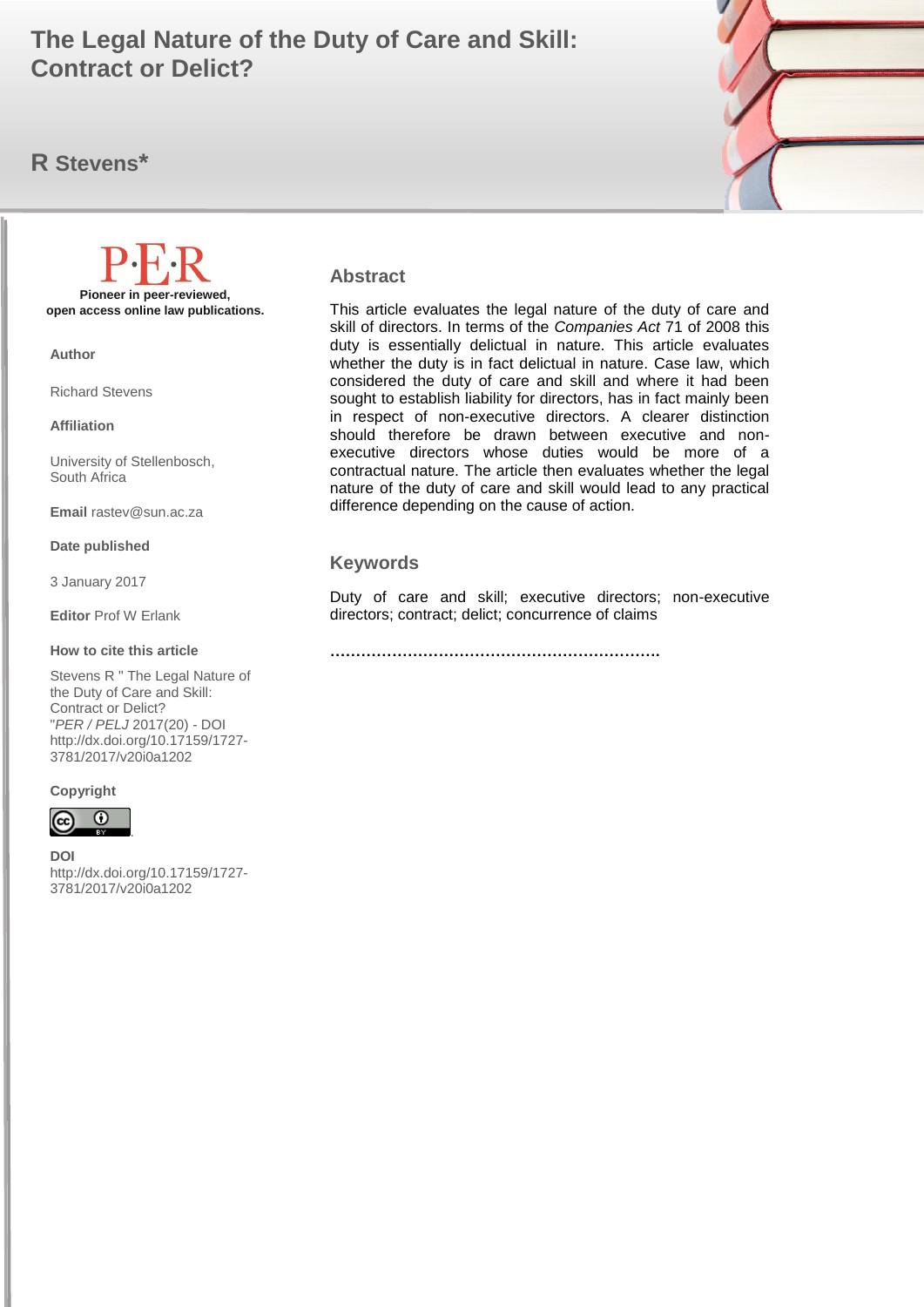Section 77(2)(b) of the *Companies Act<sup>1</sup>* (the Act) provides that a director of a company may be held liable based on the common law principles relating to delict for any losses or damages which the company may suffer due to a breach of the duty of care and skill in terms of section 76(3)(c), losses due to a breach of a provision of the Act not mentioned in section 77 and losses due to the contravention of any provisions of the memorandum of incorporation (MoI) of the company. This article poses the question whether the legislature was correct in formulating the legal nature of the duty of care and skill as well as the liability of directors for losses flowing from any breach of the company's MoI as delictual. The article will attempt to show that the basis for liability is not necessarily delictual in nature, but that it could be argued that the basis could also be contractual.

To be able to determine what form of liability, ie contractual and/or delictual, there should be for directors, it is important to first determine what is meant by the term "director". In this respect the article will not deal with issues like *de facto* directors but with the concepts of executive and non-executive directors. Whether the fact that a director's status is that of a *de facto* director would produce a different outcome is debatable. A *de facto* director is still a director, even if he has not been formally appointed as such. The fiduciary duties, duty of care and skill and MoI would still be binding on him.<sup>2</sup> It is therefore arguable that there is still some form of contractual arrangement with him, to note the MoI. The question is whether there are different standards of liability depending on the type of director who is acting. Whether there is indeed a difference in the basis of liability then gives rise to the question of whether it is correct that there are different standards of liability for executive and non-executive directors.

# **2 Executive and non-executive directors**

The Act only refers to a director, which term is defined as

<sup>\*</sup> Richard Stevens. BA LLB (Stellenbosch) LLM (Tübingen) LLD (Stellenbosch). Senior lecturer, University of Stellenbosch. Email: rastev@sun.ac.za. I thank the two anonymous referees for their helpful comments received. I acknowledge the funding by the DAAD without whose financial assistance this article would not have been possible.

<sup>71</sup> of 2008.

<sup>2</sup> See generally Blackman, Jooste and Everingham *Commentary on the Companies Act* RS 9, 2012 at 8-4 and RS 6, 2009 at 8-5.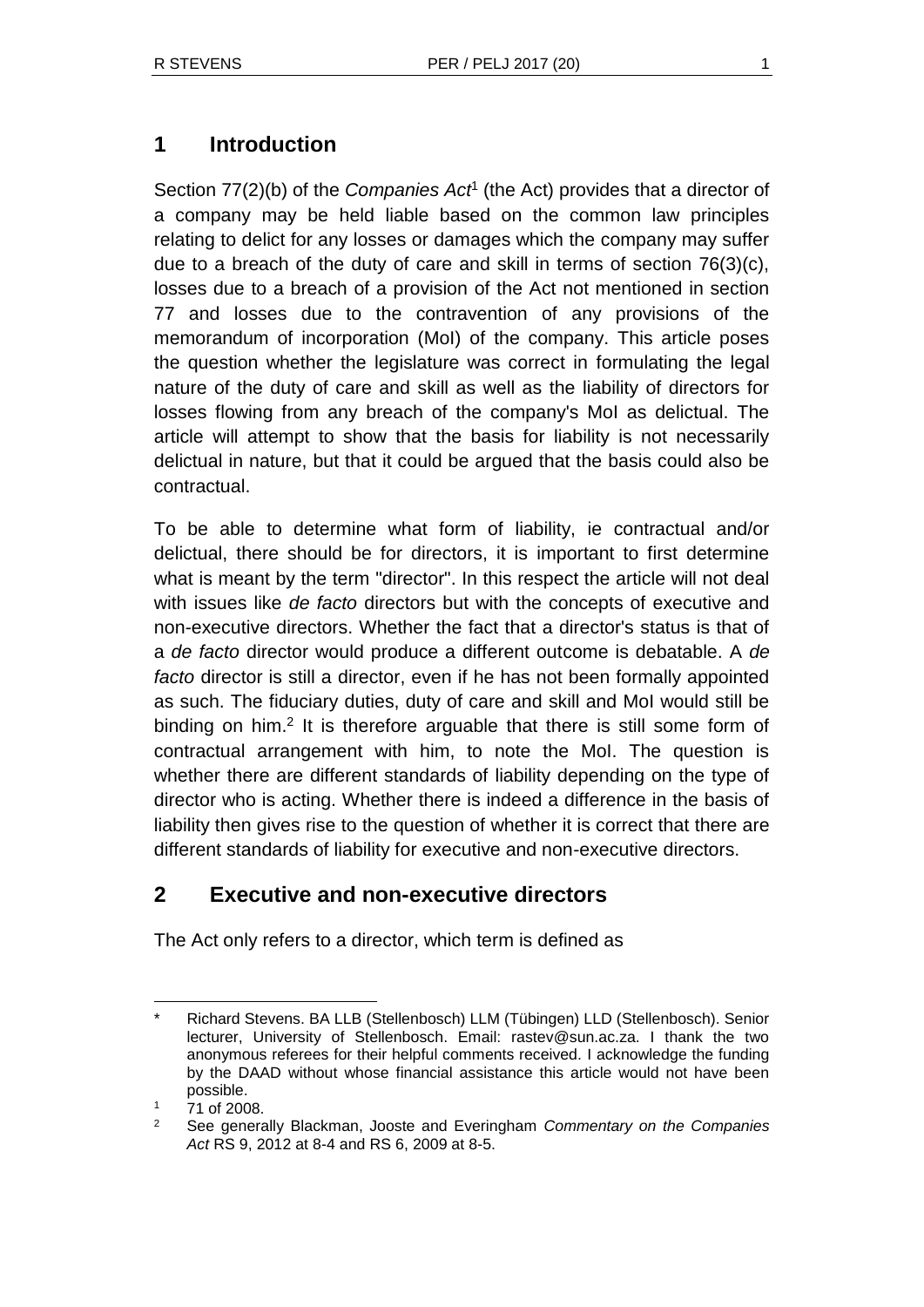… a member of the board of a company, as contemplated in section 66, or an alternate director of a company and includes any person occupying the position of a director or alternate director, by whatever name designated.<sup>3</sup>

No formal distinction is made between executive and non-executive directors. The Act refers to and defines an *ex officio* director as

… a person who holds office as a director of a particular company solely as a consequence of that person holding some other office, title, designation or similar status specified in the company's Memorandum of Incorporation.4

The terms "executive" and "non-executive" directors are well established. The origin of the distinction is not clear, however. The King Code of Governance for South Africa 2009 (King III) differentiates between executive and non-executive directors. It provides that the board is responsible for corporate governance and has two main responsibilities, namely to determine the strategic direction of the company and to exercise control over the company. Importantly it states that the board requires management to execute strategic decisions effectively.<sup>5</sup> King III further states that the board is responsible for the fact that management ensures that a culture of ethical conduct is present and that it should set values to which the company will adhere. $6$  From these two points it would appear that King III is referring to non-executive directors when it refers to the "board", or at least part of the board as a whole, and that the term "management" refers to the executive directors.<sup>7</sup>

However, in point 14 of Chapter 1, King III refers to the "board" and the "executive management". Principles 2.1 and 2.2 differentiate between the terms "board" and "management". Principle 2.18 differentiates between executive and non-executive directors. Crucially the board consists of these two types of directors. The focus of principle 2.18 appears to be on non-executive directors and their role on the board of a company. Interestingly enough, hardly any mention is made of the make-up of management. In principle 4.4 it is stated that the board should delegate the design, implementation and monitoring of the risk management plan of the company to management. $8$  When one looks at King III as a whole there is always a clear distinction that is made between the "board" and "management". Only in a few principles are the terms "executive" and

<sup>3</sup> Section 1 of the Act.

<sup>4</sup> Section 1 of the Act.

<sup>5</sup> Chapters 1, 7 of IoDSA *King Report* (King III).

<sup>6</sup> Chapters 1, 8 of King III.

<sup>&</sup>lt;sup>7</sup> See also point 10 of Chapter 1 of King III.

<sup>8</sup> Also see principle 4.7 in respect of risk responses and principle 4.8 in respect of continual risk monitoring by management.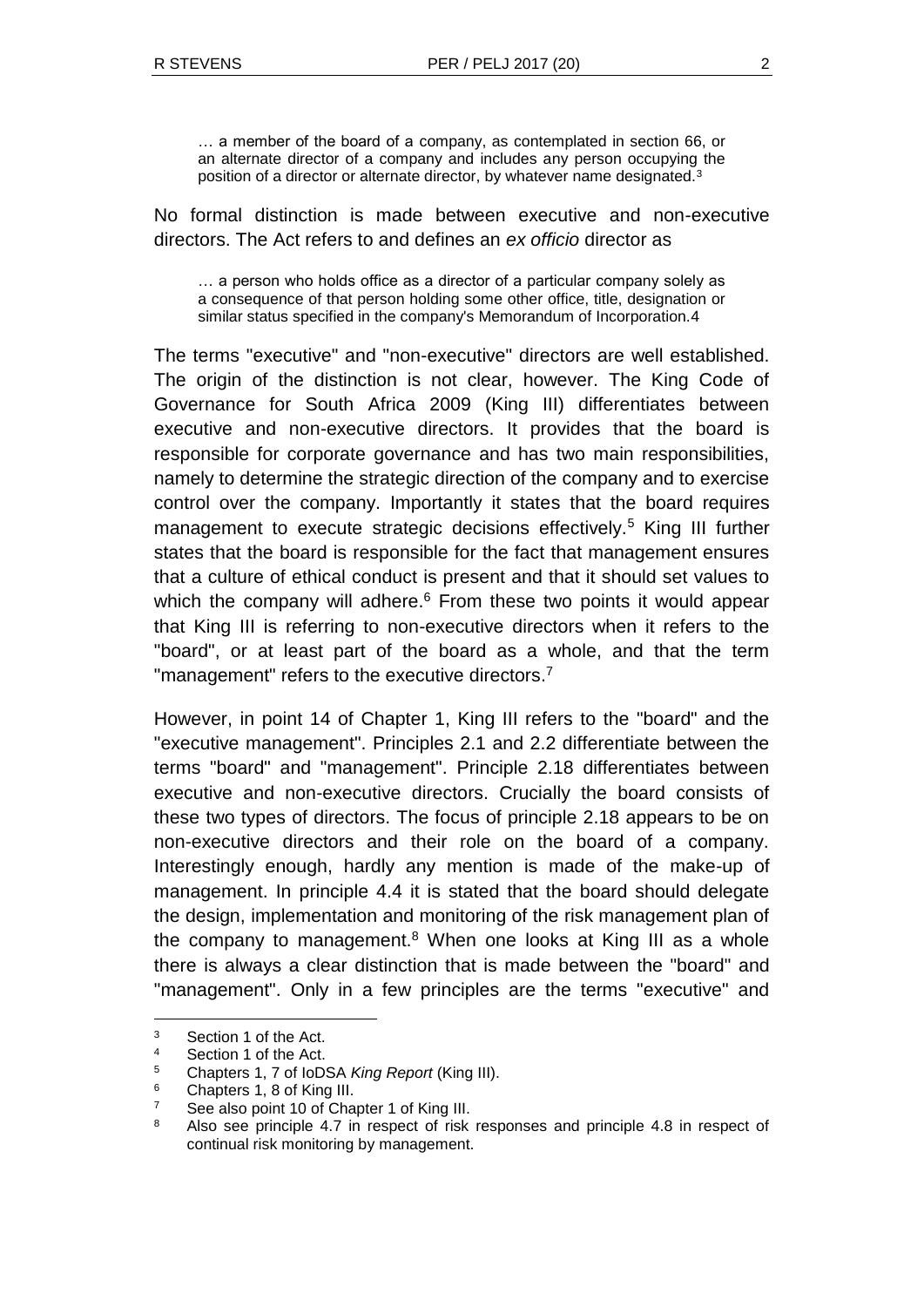"non-executive" used. From the context of the use of the term "management," the term would appear to mean the executive directors, whereas the board as a whole is referred to under the term "board".

As mentioned before, the Act also does not distinguish between executive directors and non-executive directors. It refers only to "directors". The *Companies Act*<sup>9</sup> (the 1973 Act) also did not make this distinction. However, there is one crucial difference with the Act in this respect. Table A and Table B of the 1973 Act provide:

The directors may from time to time appoint *one or more of their body* to the office of managing director or manager for such term and at such remuneration (whether by way of salary or commission or participation in profits or partly in one way and partly in another) as they may think fit and may revoke such appointment subject to the terms of any agreement entered into in any particular case. A director so appointed shall not, while holding such office, be subject to retirement by rotation, or taken into account in determining the rotation of retirement of directors; but his appointment shall determine if he ceases for any reason to be a director.<sup>10</sup>

It is arguable that the emphasised portion of the above quotation indicates that the board as a whole may appoint directors to manage the company; ie, to appoint executive directors from their rank. The quotation should therefore not be interpreted to mean only a managing director like a Chief Executive Officer, but a director or directors who manage. This is what happened in practice. Directors/employees of the company were and are appointed by the board. The Act does not provide for this power of the board, however. The closest the Act comes to this is in the wording of section 66(1). This provision states that:

The business and affairs of a company must be *managed by or under the direction of its board*, which has the authority to exercise all of the powers and perform any of the functions of the company, except to the extent that this Act or the company's Memorandum of Incorporation provides otherwise.<sup>11</sup>

The emphasised part of section 66(1) may provide wide enough power for the board to delegate the day-to-day management to the executive directors, but the board as a whole has a supervisory role.

*Fisheries Development Corporation of South Africa Ltd v Jorgensen*<sup>12</sup> is the *locus classicus* in South African law dealing with the duty of care and

<sup>9</sup> 61 of 1973.

<sup>10</sup> Table A 61 and Table B 62 of the *Companies Act* 61 of 1973 (the 1973 Act). Emphasis added.

<sup>11</sup> Emphasis added.

<sup>12</sup> *Fisheries Development Corporation of South Africa Ltd v Jorgensen* 1980 4 SA 156 (W) (*Fisheries Development Corporation*).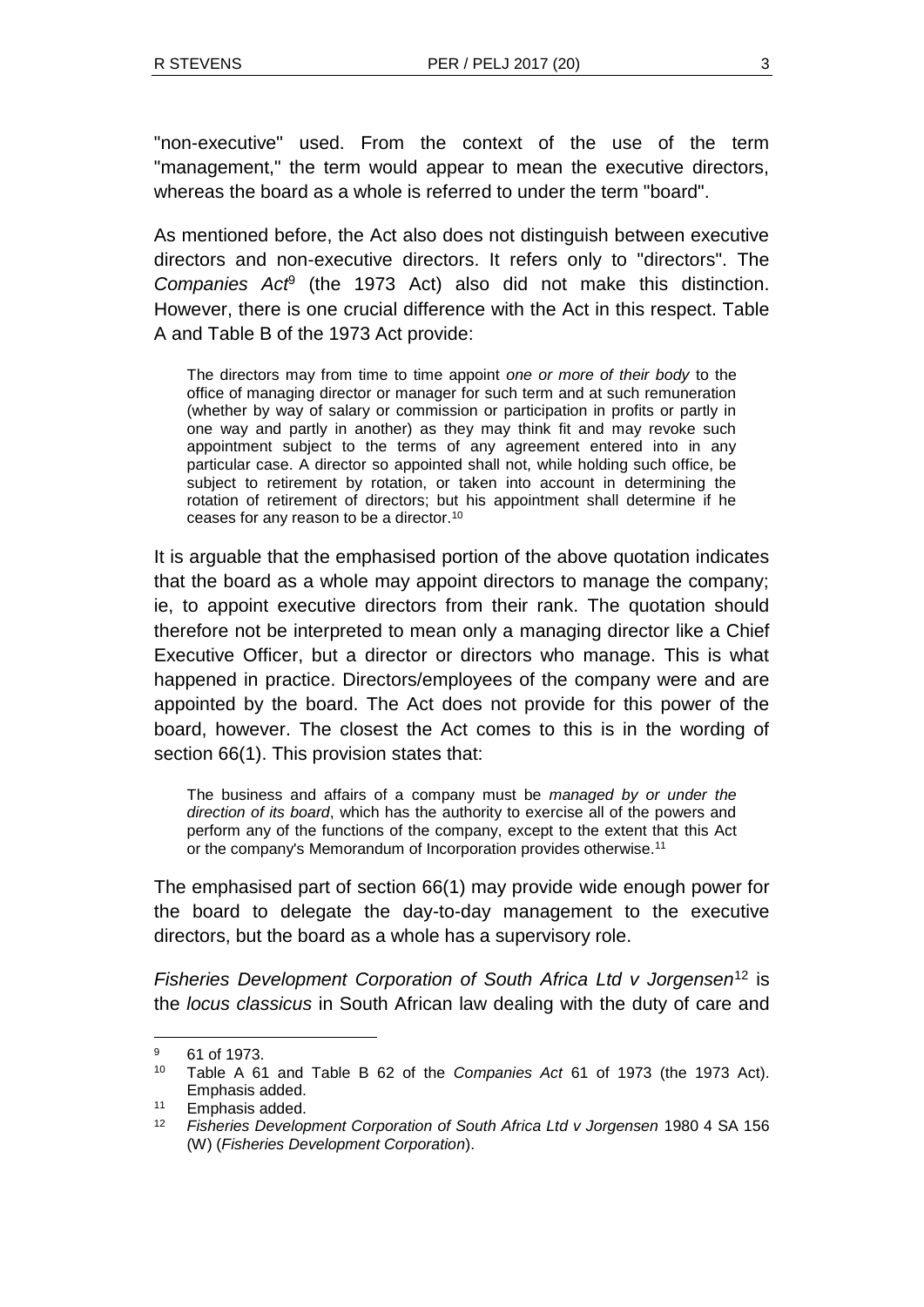skill of directors of a company. Amongst other matters, the court set out the differences between executive and non-executive directors. It stated that the duties of non-executive directors are those that are of an intermittent nature which are performed at board meetings. The nonexecutive director is not involved in the day-to-day management of the company and he does not have to have any special business acumen or even business knowledge of the specific business of which he is a director.<sup>13</sup> He may further delegate and rely on the judgement of others in management. However, he still has to exercise his own judgement on a matter and cannot blindly follow advice.<sup>14</sup> Executive directors, on the other hand, are involved in the day-to-day running of the business of the company. Crucially, the court does not state whether the determination of whether the duty of care and skill has been breached differs depending on the type of director. In a sense it states that the determination is different by saying that the duty of care and skill (or its breach) depends upon whether the director is executive or non-executive, but it does not then state how to apply any different possible tests.<sup>15</sup>

Where does this distinction come from? As early as in 1884, and probably even earlier, the distinction between an executive and a non-executive director was known. In *Re Denham & Co*<sup>16</sup> the articles of the company conferred great powers on Denham, whereas the other director, Crook, was not involved in the day-to-day management of the company. In today's parlance Crook was a non-executive director. Denham committed fraud on the company and an attempt was made to hold Crook liable. The court held, however, that Crook could not be held liable because he had not attended a single meeting during the course of the four years when the fraud was perpetrated on the company. The court held that:

Mr Crook, who was a country gentleman, and not a skilled accountant, discovered nothing. These rogues, in short – for roguery it was – put before him so much that he came away with as little information as he possessed when he went. I am satisfied that if Mr Crook had endeavoured during the period in question to make an investigation, the investigation would have ended in the same way.<sup>17</sup>

In *Re Cardiff Savings Bank* (Marquis of Bute's Case)<sup>18</sup> the Marquis was the president of the bank. The articles provided that the business of the

<sup>13</sup> *Fisheries Development Corporation* 165H-166B.

<sup>14</sup> *Fisheries Development Corporation* 166E.

<sup>15</sup> *Fisheries Development Corporation* 165H-166B.

<sup>16</sup> *Re Denham & Co* 1884 25 Ch 752 (decided on 20, 21 and 26 November 1883).

<sup>17</sup> *Re Denham & Co* 1884 25 Ch 752 777-778.

<sup>18</sup> *Re Cardiff Savings Bank* 1892 2 Ch 100 (*Marquis of Bute's Case*).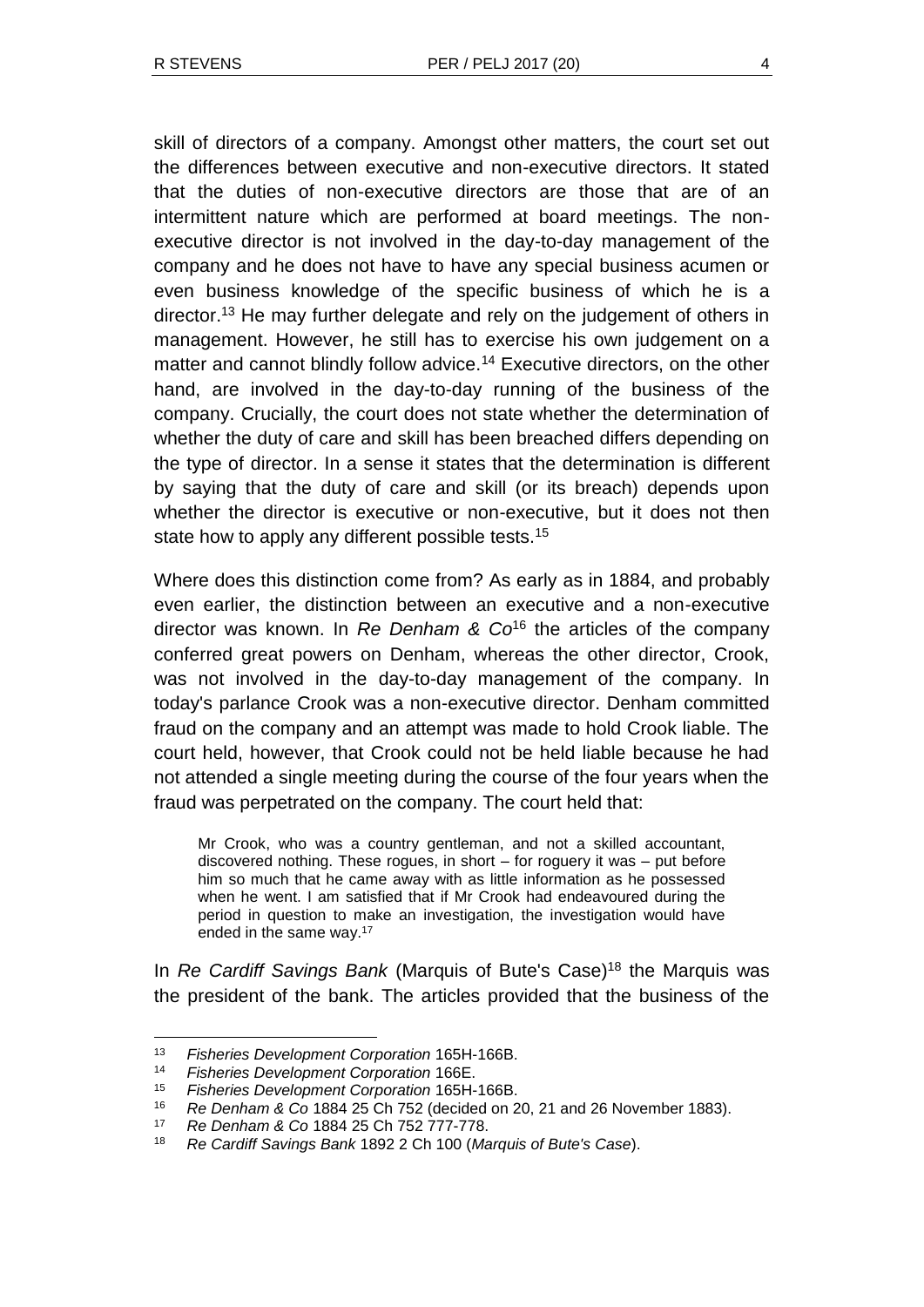bank would be conducted by the president, trustees and managers. The Marquis never participated in any meetings. The court, however, stated that:

… the standard of duty for an unpaid trustee or manager of a savings bank … cannot, I think, be placed higher than that of a director of a trading company, who usually receives remuneration and is a member of a much smaller body.<sup>19</sup>

The court then further stated "I think that the Marquis was entitled to rely on the trustees and managers who took part in these meetings".<sup>20</sup> Despite the fact that according to the articles the Marquis was part of management, he *de facto* became a non-executive director and therefore no liability accrued due to the fact that he never attended meetings where accounts were presented and discussed. He could therefore never have discovered any fraud.

The *In Re Brazilian Rubber Plantations and Estates, Limited*<sup>21</sup> case was the first real attempt by an English Court to distil any sort of principle in respect of the duties of directors. The court stated that:

A director's duty has been laid down as requiring him to act with such care as is reasonably to be expected from him, having regard to his knowledge and experience. He is, I think, not bound to bring any special qualifications to his office. He may undertake the management of a rubber company in complete ignorance of everything connected with rubber, without incurring responsibility for the mistakes which may result from such ignorance; while if he is acquainted with the rubber business he must give the company the advantage of his knowledge when transacting the company's business. He is not, I think, bound to take any definite part in the conduct of the company's business, *but so far as he does undertake it* he must use reasonable care in its despatch.<sup>22</sup>

And further:

l

Such reasonable care must, I think, be measured by the care an ordinary man might be expected to take in the same circumstances on his own behalf. He is clearly, I think, not responsible for damages occasioned by errors of judgment.<sup>23</sup>

It would appear from this judgment that the court advocated an objective test to determine negligence on the part of the directors. But, crucially, the

<sup>19</sup> *Marquis of Bute's Case* 109.

<sup>20</sup> *Marquis of Bute's Case* 110

<sup>21</sup> *In Re Brazilian Rubber Plantations and Estates, Limited* 1911 1 Ch 425 (*Brazilian Rubber*).

<sup>22</sup> *Brazilian Rubber* 437. Emphasis added.

<sup>23</sup> *Brazilian Rubber* 437.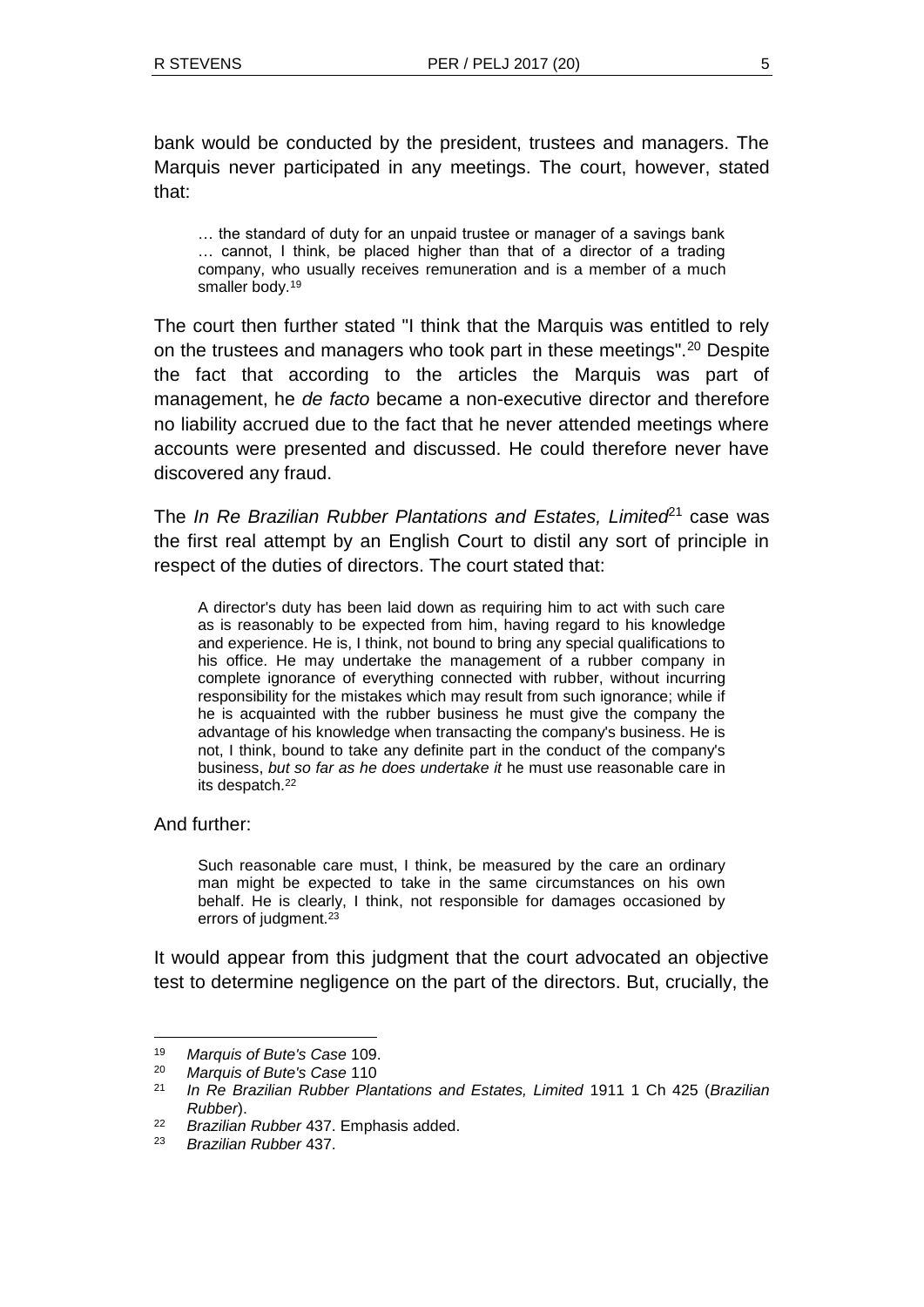court distinguished those people who took part in the conduct of the company's business from those who did not.

The *locus classicus* in respect of the duty of care and skill in English Law is *In Re City Equitable Fire Insurance Company Limited* (*Re City Fire*).<sup>24</sup> The liquidators of the insolvent company attempted to hold the directors liable in terms of the misfeasance provisions of the 1908 *Companies Consolidation Act*, which essentially required wilful neglect. The articles of the company, however, also provided that no liability would accrue for directors in the discharge of their duties unless they were grossly negligent. The court then listed the now-oft quoted elements of the duties of the directors of the company.

According to the court the position of a director of a company carrying on a small business differs from that of a director of a large enterprise. In one company, for instance, matters may normally be attended to by the manager or other members of the staff that in another company are attended to by the directors themselves. The larger the business carried on by the company the more numerous and the more important the matters that must of necessity be left to the managers, the accountants and the rest of the staff. The manner in which the work of the company is to be distributed between the board of directors and the staff is in truth a business matter to be decided on business lines according to the court.<sup>25</sup>

The gist of the judgment and hence the duties of directors can be summarised as follows:

- a) A director has to exercise his duties only with the care and skill which can be reasonably expected of someone with his knowledge and experience. Errors of judgment are therefore allowed.<sup>26</sup> An inexperienced director may probably make more mistakes, even if qualified.
- b) The exercise of the duties is of an intermittent nature and essentially has to be exercised at board meetings only.<sup>27</sup>
- c) A director may delegate his duties and can trust the person to whom he has delegated the duties in the absence of suspicion.<sup>28</sup>

<sup>24</sup> *In Re City Equitable Fire Insurance Company Limited* 1925 Ch 407 (*Re City Fire*).

<sup>25</sup> *Re City Fire* 408.

<sup>26</sup> *Re City Fire* 428-429.

<sup>27</sup> *Re City Fire* 429. This leg could probably apply only to a non-executive director according to Keay. See Keay *Directors' Duties* 207.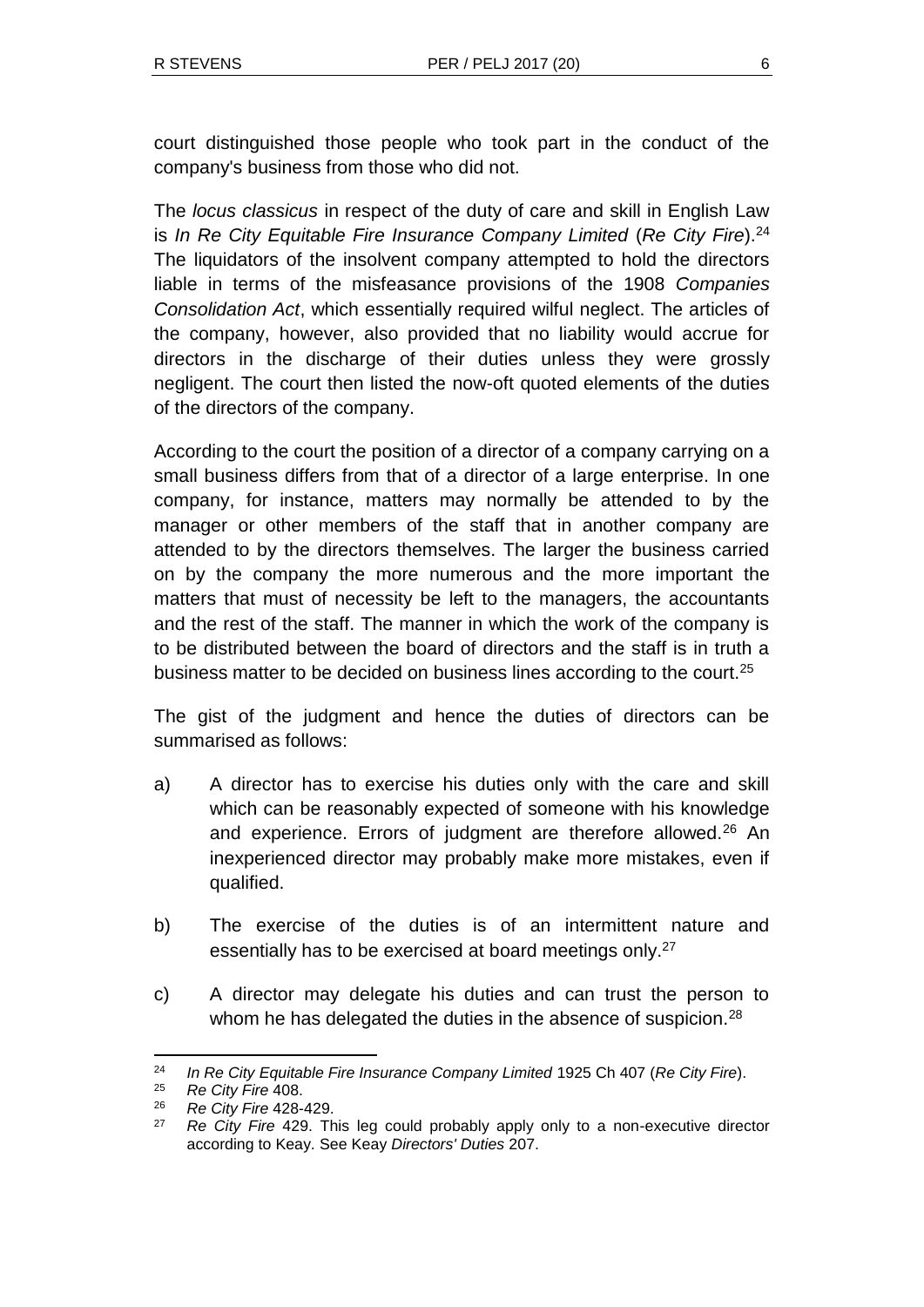From the facts of the case it again appears that the directors who were sought to be held liable were the non-executive directors of the company and not the executives. This is especially the case when one considers the second point that the court made in respect of the intermittent nature of the directors' duties. This can only be in respect of part-time non-executive directors. What the early case law in England has therefore shown is that the courts recognised the distinctive roles of the executive and the nonexecutive directors of companies. Peculiarly the emphasis was always on the role of the non-executive directors. The role of the executive management is hardly addressed. This could be due to the fact that in all the cases mentioned it was the non-executive directors who were sought to be held liable.

The 1926 *Companies Act* provided essentially for the liability of directors where there had been a breach of duty and that the articles could not exempt the directors from liability.<sup>29</sup> According to Henochsberg, liability could therefore not be excluded in the articles.<sup>30</sup> Henochsberg refers to the liability of directors twice more in the second edition. In both instances, however, the authors refer to liability as laid down for negligence by the *Re City Fire* case, in the context of directors breaching their statutory duties in respect of the allotment of shares and the failure of the company to keep (proper) books and accounts. The author does not use the case as authority for any harm that the company suffers in delict but purely where the director has not complied with a statutory provision. The question was therefore whether the director was negligent in breaching a statutory obligation.

In the first edition of "Maatskappyereg"<sup>31</sup> the authors do not discuss the duty of care and skill in any detail but only refer to the *Re City Fire* case. They do mention, however, that not all the comments made in the *Re City Fire* case apply to all directors. The statement of the court that the duties of a director are of an intermittent nature does not apply to directors who are employees of the company or to a director who in terms of his contract with the company has to give his full attention to the business of the

1

<sup>28</sup> *Re City Fire* 429.

<sup>29</sup> See s 70 *sext* of the *Companies Act*, 1926.

<sup>30</sup> Henochsberg and Fairbairn *Henochsberg on the Companies Act*. On page 177 reference is made to articles prior to 1939 which exempted directors from liability for negligence. The learned author in this instance refers to the *Brazilian Rubber* and *Re City Fire* cases.

<sup>31</sup> Cilliers and Benade *Maatskappyereg*.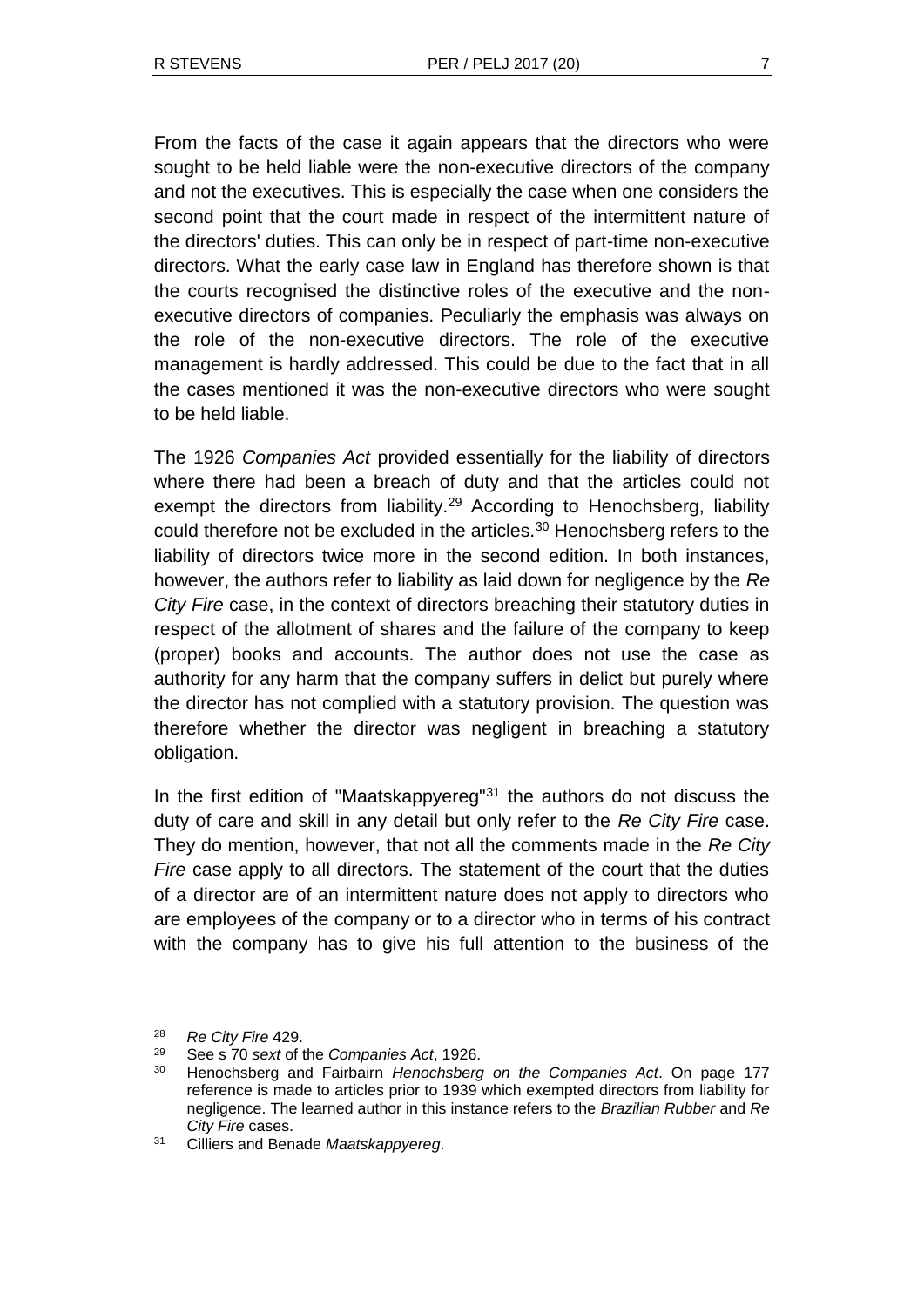company.<sup>32</sup> Under the heading "werknemers" the authors then also refer to the dual status of directors, namely as officers of the company as well as employees. The authors then state that the obligations of such directors will be determined by their positions as directors as well as their contracts of employment.<sup>33</sup> In the second edition of "Company Law"<sup>34</sup> the authors, with reference to the doctoral dissertation of Naude, state that the liability of directors is delictual in nature but that executive directors may be guilty of breach of contract as well.<sup>35</sup> The authors repeat this statement in the third edition of their book as well.<sup>36</sup> This is important, because it shows that scholarly works too indicate that there are important differences between executive and non-executive directors.

There are two theories which seek to describe the effectiveness of having a majority of non-executive directors. The managerial hegemony theory provides that management will always control the board and that the nonexecutives, even if independent and a majority, will be powerless to prevent management excesses.<sup>37</sup> The other theory is the effective management theory which stems from the field of financial economics and which holds that outside non-executive directors are effective in that they are desirous to protect the interests of the shareholders of the company, not necessarily in the interest of the company but of their own reputational standing. They will therefore be seen as "experts in decision control".<sup>38</sup> As mentioned above, apart from the *Fisheries Development* case there appears to be a dearth of cases in South African law dealing with the duty of care and skill and then specifically the roles of executive and nonexecutive directors. When one considers foreign law, in *Dorchester Finance Co Ltd v Stebbings*<sup>39</sup> the Chancery Division confirmed the dictum of Romer J in *Re City Fire* when the court concluded the following:

a) A director is required to exhibit in performance of his duties such a degree of skill as may reasonably be expected from a person with his knowledge and experience. b) A director is required to take in the performance of his

<sup>32</sup> Cilliers and Benade *Maatskappyereg* 208. Seemingly the authors refer to the executive directors.

<sup>33</sup> Cilliers and Benade *Maatskappyereg* 216.

<sup>&</sup>lt;sup>34</sup> Cilliers and Benade Company Law 2<sup>nd</sup> ed.

<sup>35</sup> Cilliers and Benade *Company Law* 2<sup>nd</sup> ed 242.

<sup>&</sup>lt;sup>36</sup> Cilliers, Benade and De Villiers *Maatskappyereg* 3<sup>rd</sup> ed 257. See also Cilliers, Benade and De Villiers *Maatskappyereg* 4 th ed 335, as well as Cilliers *et al Corporate Law* 335 where the statement that the claim could also be contractual in the case of executive directors is repeated.

<sup>37</sup> In this regard see Lin 1996 *Nw UL Rev* 898 generally for a discussion of the effectiveness of outside independent non-executive directors.

<sup>38</sup> Lin 1996 *Nw UL Rev* 898.

<sup>39</sup> *Dorchester Finance Co Ltd v Stebbings* 1989 BCLC 498 (Chancery Division).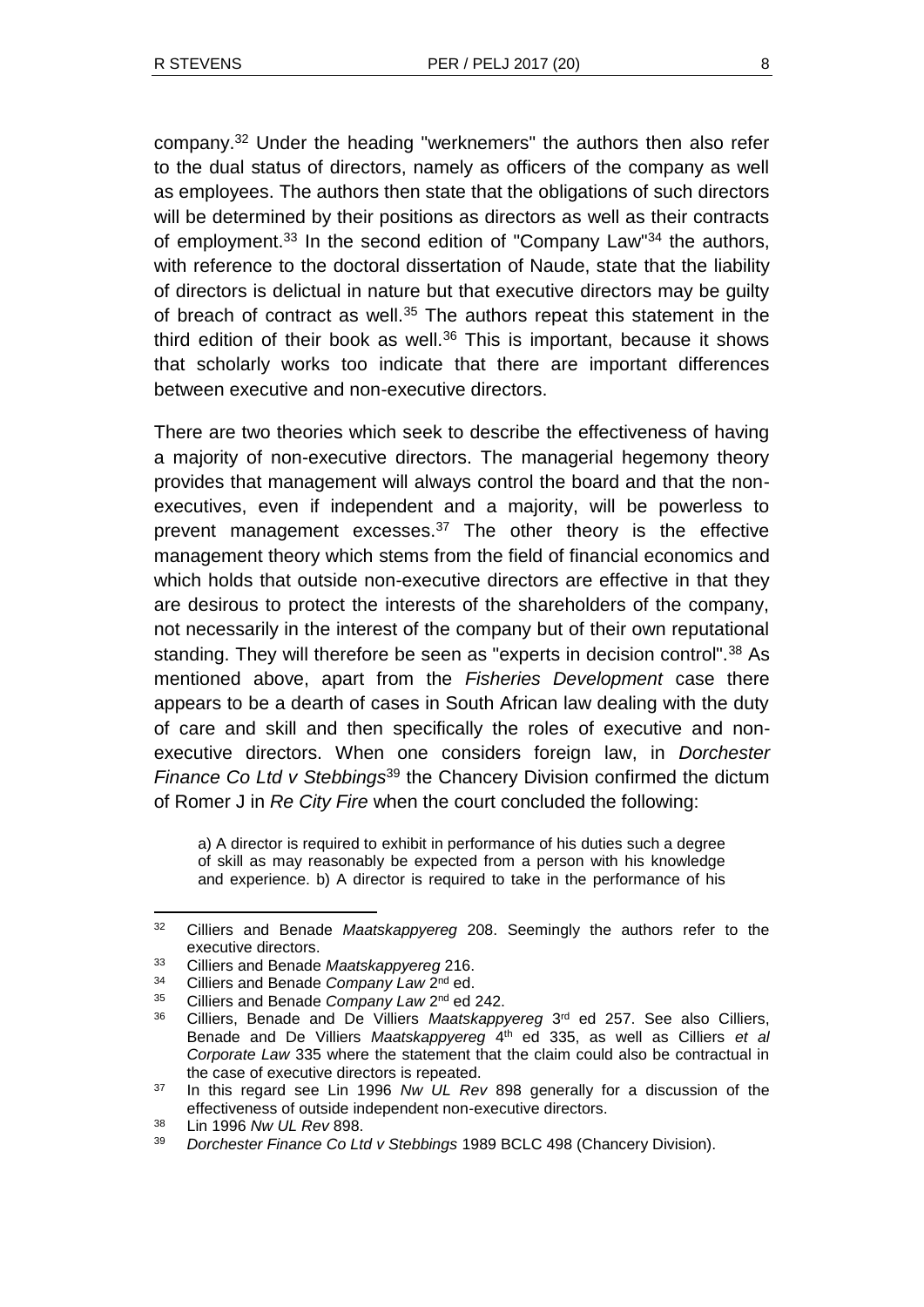l

duties such care as an ordinary man might be expected to take on his own behalf. c) A director must exercise any power vested in him as such honestly, in good faith and in the interests of the company.<sup>40</sup>

The case involved fraud by Stebbings. Two other directors of Dorchester, Hamilton and Parsons, were non-executive directors and signed blank cheques which enabled Stebbings to do harm to the company through the misapplication of company assets. Two of the three directors were chartered accountants and Hamilton had extensive accounting experience. The court held that the non-executive directors, with their extensive accounting experience and qualifications, were negligent even if no meetings were held by the board. They could therefore not excuse themselves by pleading that they did not attend board meetings, which in fact were hardly ever held. Crucially, the court stated that the duties of directors, whether executive or non-executive, are the same in terms of the 1948 *Companies Act*. 41

In *Equitable Life Assurance Society v Bowley*<sup>42</sup> the court confirmed that the duty of a non-executive director in expression does not differ from the duties of executive directors, but that the duties might differ in their application. An important point which was raised was the right of directors to delegate. The harmed company argued that although delegation may take place, the director must ultimately still supervise the delegate. On the other hand the defendants relied on *Re City Fire* where the court held that once a director has delegated, he may rely on that person. The court held that this pronouncement of the *Re City Fire* case is not in conformity with modern law. The court stated that:

It is well known that the role of non-executive directors in corporate governance has been the subject of some debate in recent years. For present purposes, as Mr Milligan submitted, it in any event suffices to say that the extent to which a non-executive director may reasonably rely on the executive directors and other professionals to perform their duties is one in which the law can fairly be said to be developing and is plainly "fact sensitive". It is plainly arguable, I think, that a company may reasonably at least look to non-executive directors for independence of judgment and supervision of the executive management.<sup>43</sup>

<sup>40</sup> *Dorchester Finance Co Ltd v Stebbings* 1989 BCLC 498 (Chancery Division) 502.

<sup>41</sup> *Dorchester Finance Co Ltd v Stebbings* 1989 BCLC 498 (Chancery Division) 503.

<sup>42</sup> *Equitable Life Assurance Society v Bowley* 2004 1 BCLC 180; 2003 EWHC 2263 (Comm).

<sup>43</sup> *Equitable Life Assurance Society v Bowley* 2004 1 BCLC 180; 2003 EWHC 2263 (Comm) para 41. Also see *Barlows Manufacturing Co Ltd v RN Barrie (Pty) Ltd* 1990 4 SA 608 (C), where the court also held that the power to delegate does not mean that the delegator may abdicate his responsibilities over the delegate.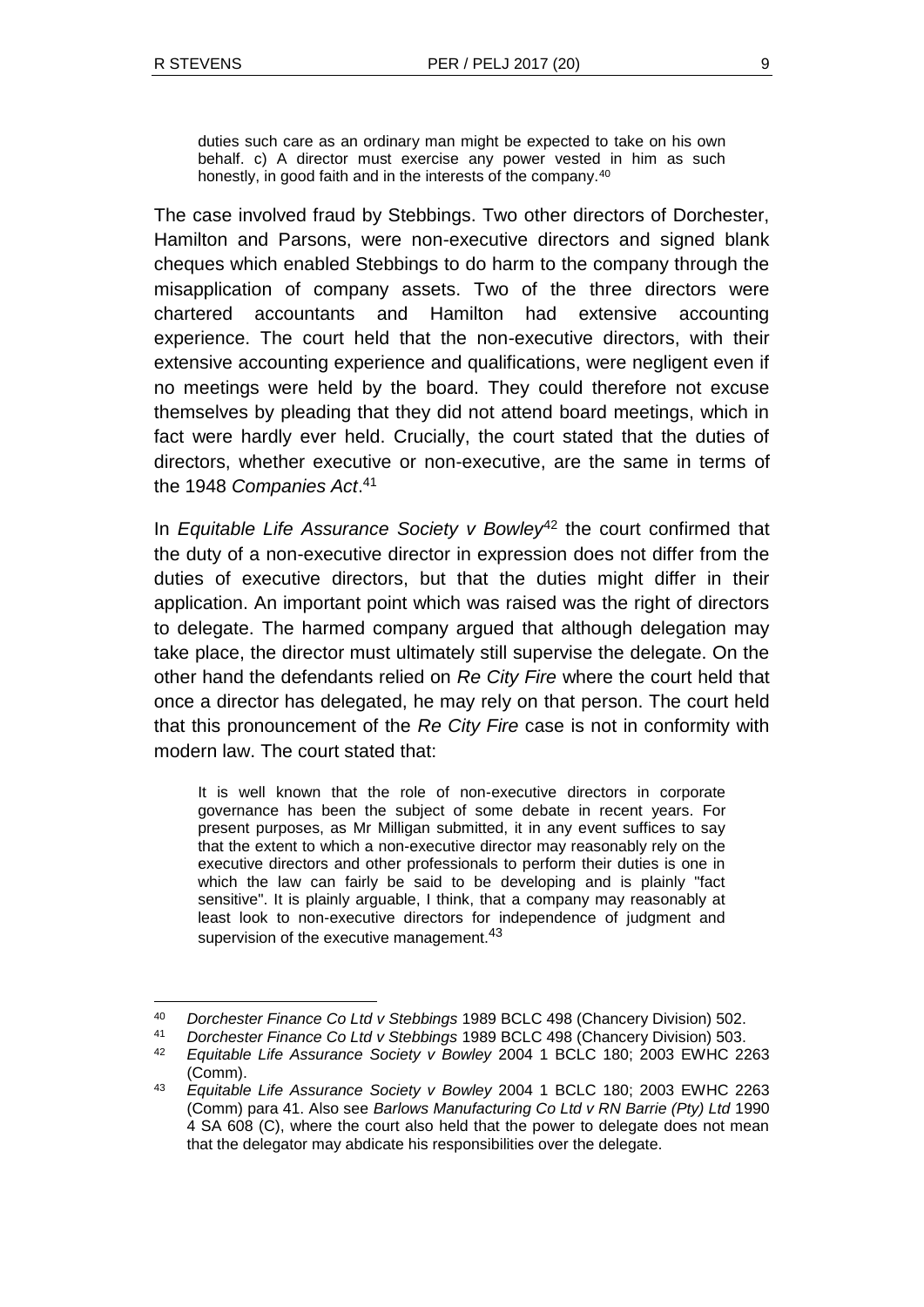l

The Financial Reporting Council (FRC) issued its "Guidance on Board Effectiveness" in 2011. In this guidance the roles of the executive and nonexecutive directors are distinguished. The FRC, according to its website, sponsors the UK Corporate Governance Code and sets the standards framework within which auditors, accountants and actuaries operate within the UK and Ireland. The FRC then monitors the implementation of these standards and tries to promote best practice by companies and professionals.<sup>44</sup> The FRC requires an active monitoring role by nonexecutive directors and they cannot be mere passengers or spectators. They are expected to be well acquainted with the business of the company and the issues relevant to the business of the company to foster respect from the other executive board members.<sup>45</sup> The non-executive directors are furthermore expected to make enough time available to discharge their duties in an effective manner. This undertaking should ideally be included in their letters of appointment to the board, and the minimum time which is expected to be spent on the company's business should be spelt out, including further time during specific activities like fundamental transactions.<sup>46</sup> The active role that non-executive directors should play within the company includes requesting and insisting on receiving sufficient detailed information, within enough time before board meetings. This naturally is so that they can come to board meetings fully prepared to enable proper and informed debate about issues. This in turn should lead to better decision-making. The role of what is expected of a director in a specific case should also be set out in the report containing the information for the director.<sup>47</sup> What is clear from these quidelines, which accord with what the King III Report expects of non-executive directors, is that they should be pro-active monitors of the executive directors. They should actively seek and demand information prior to board meetings, which information should be detailed and should be delivered timeously to them. One would assume that this would include the active monitoring and demanding of feedback on issues/guidelines/policies which were delegated to the executive directors for implementation. The nonexecutive directors should demand that they be continuously informed on the implementation of these policies/guidelines on a regular basis, at the very least at board meetings, which should ideally be frequent. The

<sup>44</sup> FRC date unknown https://www.frc.org.uk/Our-Work/our-key-activities.aspz.

<sup>45</sup> Guideline 1.19 of FRC date unknown https://www.frc.org.uk/Our-Work/our-keyactivities.aspz.

<sup>46</sup> Guideline 1.20 of FRC date unknown https://www.frc.org.uk/Our-Work/our-keyactivities.aspz.

<sup>47</sup> Guideline 1.22 of FRC date unknown https://www.frc.org.uk/Our-Work/our-keyactivities.aspz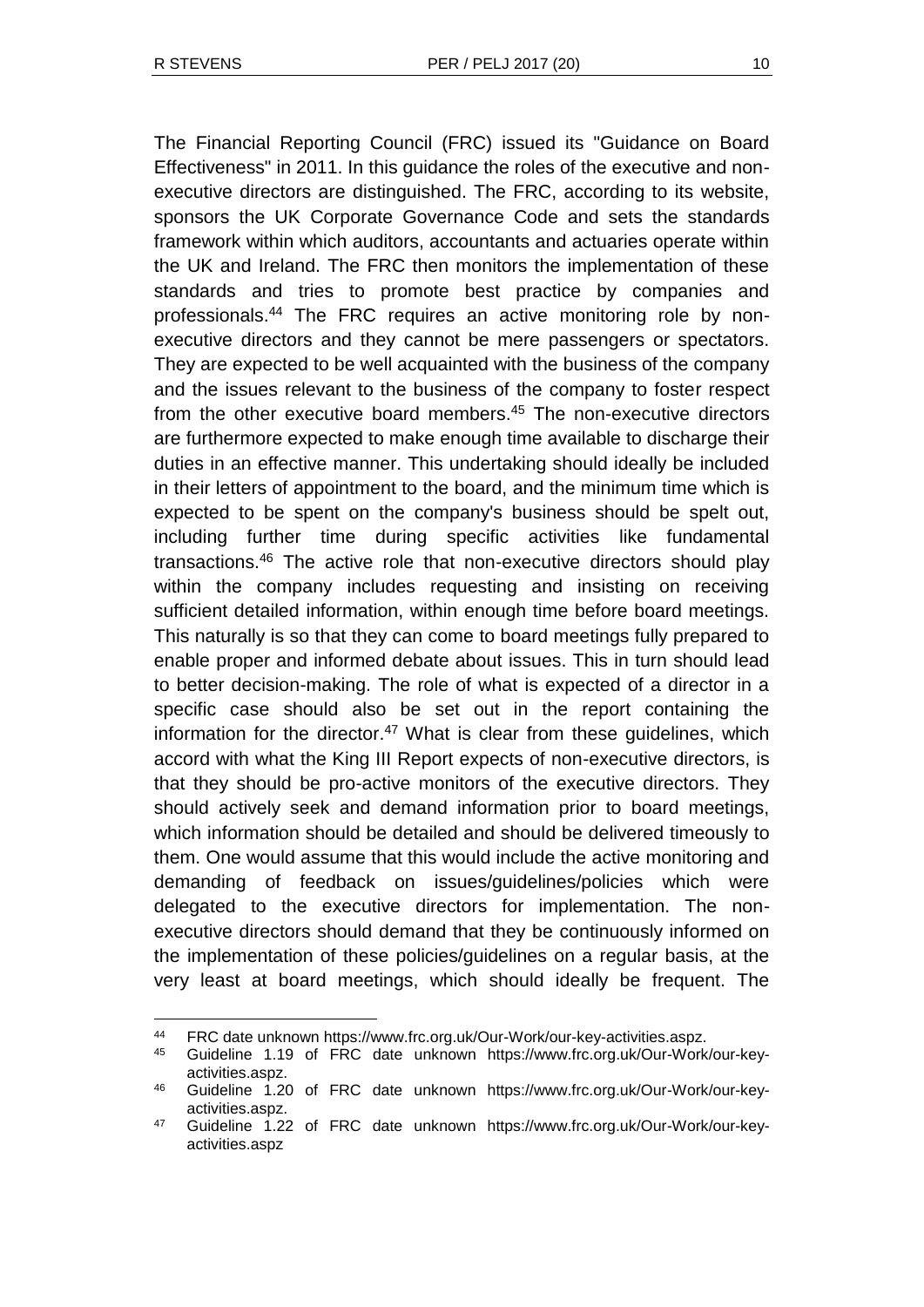frequency should probably depend on the size and complexity of the company and its business. A board of a listed company should probably meet at least once a month, whereas a board of a small non-profit company (NPC) could conceivably meet less frequently. Equally, though, the board of a NPC with a large public impact should meet more regularly than the board of a small public unlisted company whose business is confined to one place and which has few shareholders.

It is still necessary to ask, however, about the relevance of this distinction between executive and non-executive directors in respect of the duty of care and skill. In the light of the different roles that executive and nonexecutive directors play within a company, could it be argued that any possible breach should be determined differently depending on the type of director? What exactly does the court mean in the *Bowley* case above when it says that the duties of the respective directors do not differ in their expression but may well differ in their application? In *Daniels v Anderson*<sup>48</sup> the court stated that non-executive directors, in the discharge of their duties, must "take reasonable steps to place themselves in a position to guide and monitor the management of the company".<sup>49</sup>

Keay argues that although there is no difference between executive and non-executive directors with respect to their duties, the UK *Companies Act* does allow for a differentiation to be made between them, since the UK *Companies Act* refers to "carrying out the functions carried out by a director".<sup>50</sup> The argument is that executive directors carry out functions which are different from those of non-executive directors.<sup>51</sup> Keay pleads for a clarification of the functions of non-executives in law, because he argues that this hinders the determination of whether or not a director has breached his duties in terms of section 174 of the UK *Companies Act*. The UK Institute of Directors argued that non-executive directors face numerous challenges in their positions. These include the nature of the joint and several liability of directors, a lack of information, a lack of knowledge of the specific business and, as Keay puts it, "they don't know what they don't know".<sup>52</sup>

<sup>48</sup> *Daniels v Anderson* 1995 16 ACSR 607.

<sup>49</sup> *Daniels v Anderson* 1995 16 ACSR 607 664.

<sup>50</sup> Keay *Directors' Duties* 257 with reference to s 174 of the *Companies Act*, 2006.

<sup>51</sup> See King III in respect of the establishment of policies by the board, including the non-executive directors, but that implementation is left to the executive directors and the rest of management.

<sup>52</sup> IoD 2004 http://www.iod.com/influencing/policy-papers/corporategovernance/director-and-auditor-liability 7-8; also see Keay *Directors' Duties* 258.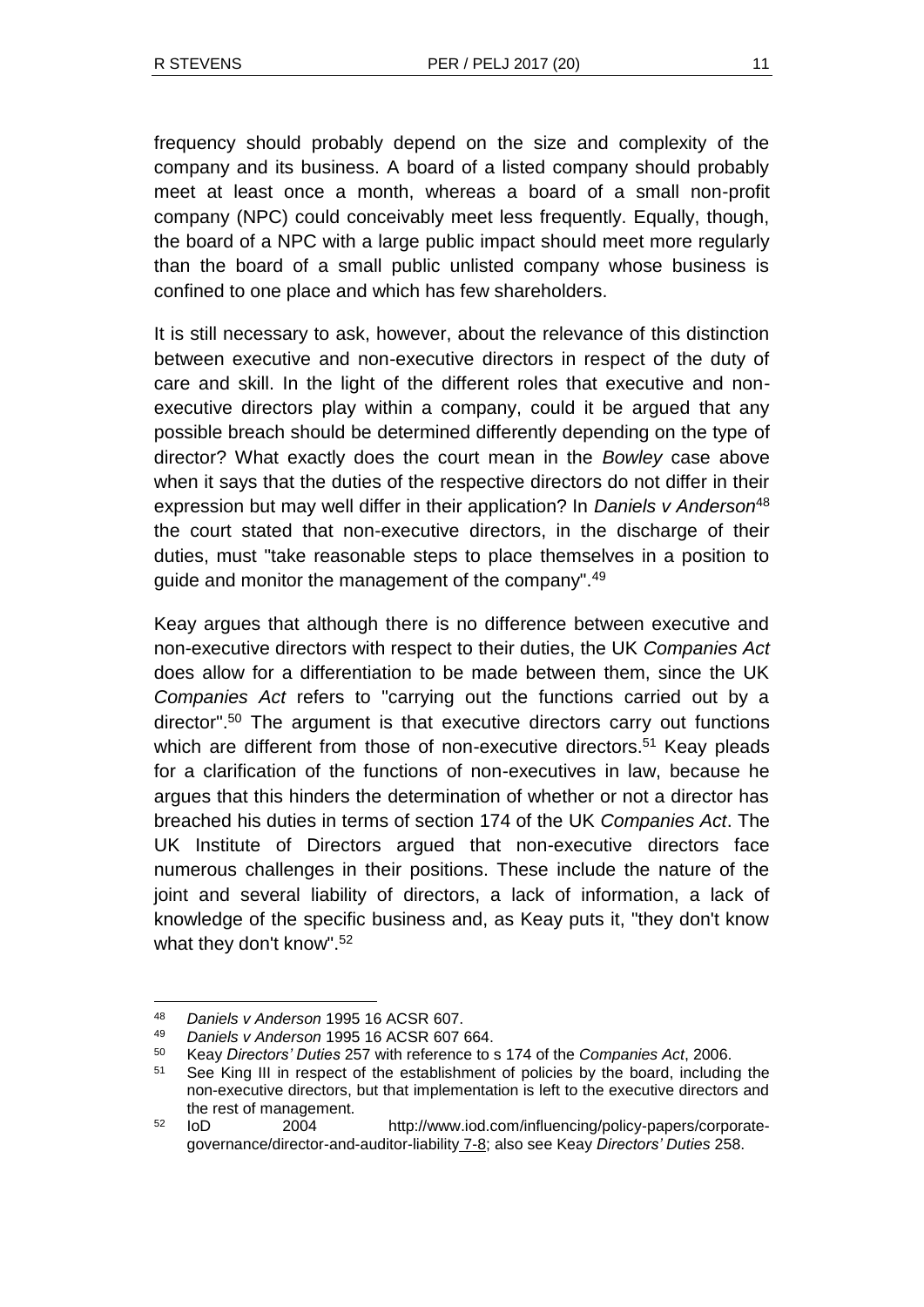With all of the above in mind, the next question is how a breach of the duty of care and skill in terms of the Act should be determined. Firstly, should there be a difference in how breach is determined in common law and in terms of the Act, and secondly should there be a difference in the determination of breach of duty between executive directors and nonexecutive directors.

# **3 The position of executive directors**

Upon a reading of King III it would appear that the focus is on the position of the board, but then specifically on the role of non-executive directors on the board. The executive directors should be a minority on the board, and they are responsible, as part of management, for implementing the policies and strategies which the board has set.<sup>53</sup> Essentially the role of executive directors is management.<sup>54</sup> Cassim *et al* also note that executive directors are full time employees of the company and are therefore involved in the day-to-day running of the company.<sup>55</sup> They will therefore have contracts of employment with the company. As King III provides, the executive together with management is there to implement strategies. This would require some form of discretion in respect of the conduct of the business, the precise practical implementation of the strategies which the board has approved of, and other practical implementation issues. Ezzamel and Watson call this the non-programmable aspects of the employment of executives.<sup>56</sup> Keay also refers to executive directors only as employees of the company who have management powers.<sup>57</sup>

With reference to *Cohen v Segal*<sup>58</sup> Cassim states that the legal nature of directors can at best be called *sui generis* and that directors are not necessarily agents, trustees or managing partners. Executive directors could simultaneously fall into any one of those categories as well as still being employees of the company. Furthermore, the employment contract of the director will not necessarily set out the rights and obligations of directors. These are also determined by the MoI of the company, the *Companies Act*, various pieces of labour legislation and the common law. The Act now specifically states that a MoI is binding on a company and its directors.<sup>59</sup> It would therefore be an implied term of the employment

<sup>53</sup> See principle 2.18 of King III, for example.

<sup>54</sup> King III Annex 2.2.

<sup>55</sup> Cassim *et al Contemporary Company Law* 411, 477.

<sup>56</sup> Ezzamel and Watson "Wearing Two Hats" 57.

<sup>57</sup> Keay *Directors' Duties* 10.

<sup>58</sup> *Cohen v Segal* 1970 3 SA 702 (W).

 $59$  Section 15(6)(c) of the Act.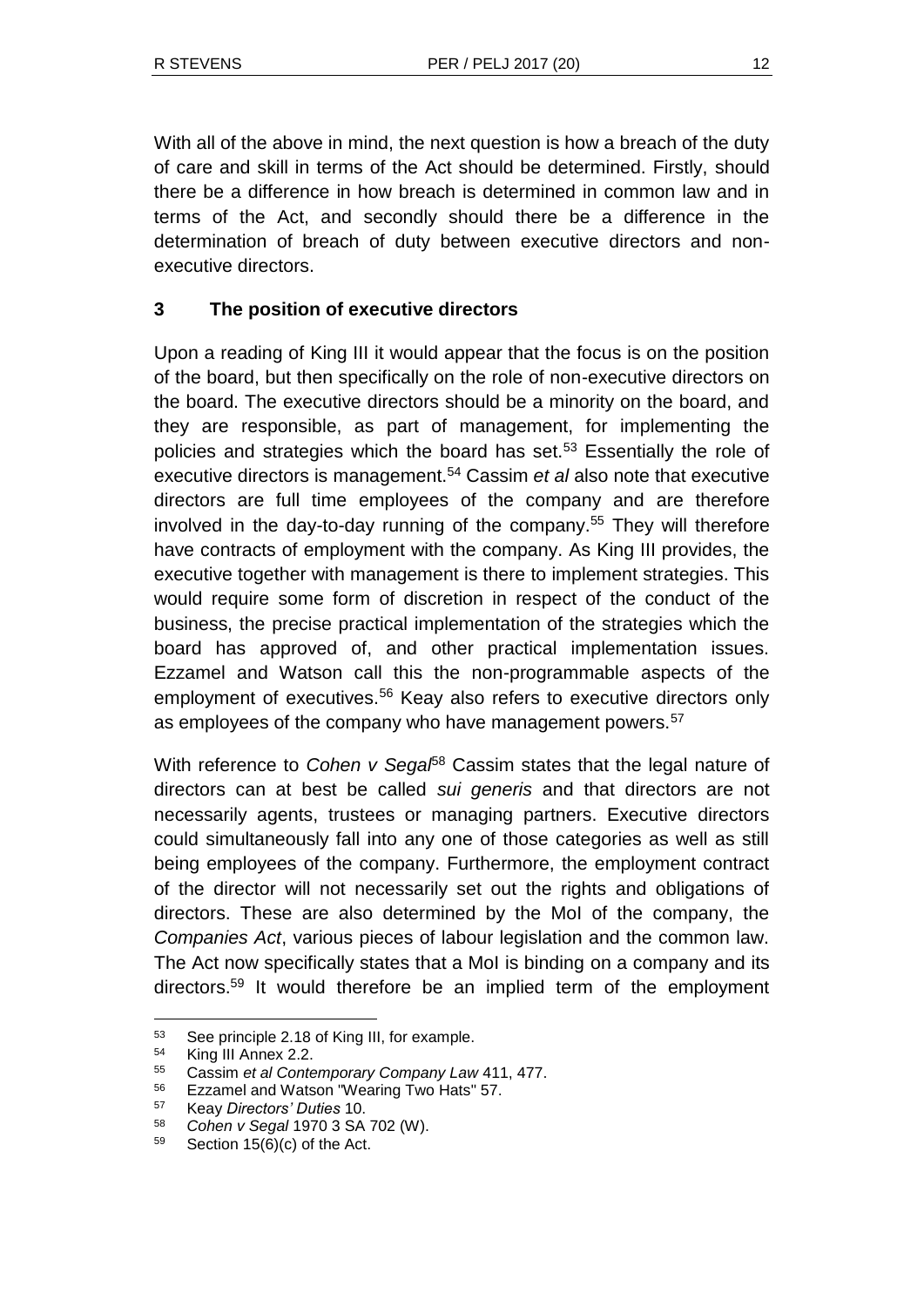relationship that the directors act with the necessary care and skill in exercising their duties.

But what, then, does section 77(2)(b) mean when it provides that a director of a company may be held liable based on the common law principles relating to delict for any losses or damages which the company may suffer due to a breach of the duty of care and skill in terms of section 76(3)(c), losses due to a breach of a provision of the Act not mentioned in section 77, and losses due to the contravention of any provisions of the MoI of the company. Does this mean that the company has only a delictual claim, or does the company have an election between a delictual and a contractual claim? If one understands the article to imply that any claim can be only delictual, could it relate to the statutory duty of care and skill only? Would it be prudent to have a two-remedy provision? What would the point be? Let us assume that the common-law position could also be contractual. The reasons would be the following:

Does the provision mean that the law of delict applies only in respect of the remedies available for the company in cases of breach by a director, or does it mean that the law of delict applies also in respect of the determination of whether or not there has been breach – in other words, that the five elements of a delict would have to be present before a breach was present?

A short comparative study with German law will be undertaken next. The purpose of the comparative study is to show that the duty of care and skill also exists in a civil law system that has also been codified (but where the legislature did not provide for the legal nature of any claim where the duty of care has been breached). The result of this is that directors can be held liable under contract as well. Another reason for the comparison is that Germany has a two-tier board system for the *Aktiengesetz* (AG) where the company has a management board and a supervisory board (the Aufsichtsrat). According to Peltzer<sup>60</sup> the supervisory board is becoming more common in other company forms like the GmbH.

# **4 The duty of care and skill in German Law**

Section 102 of the AG provides that the supervisory board is an independent body which is elected by the shareholders for a maximum period of four years. The supervisory board appoints and supervises the

l <sup>60</sup> Wellhöfer, Peltzer and Müller *Die Haftung von Vorstand Aufsichtsrat Wirtschaftsprüfer* 542.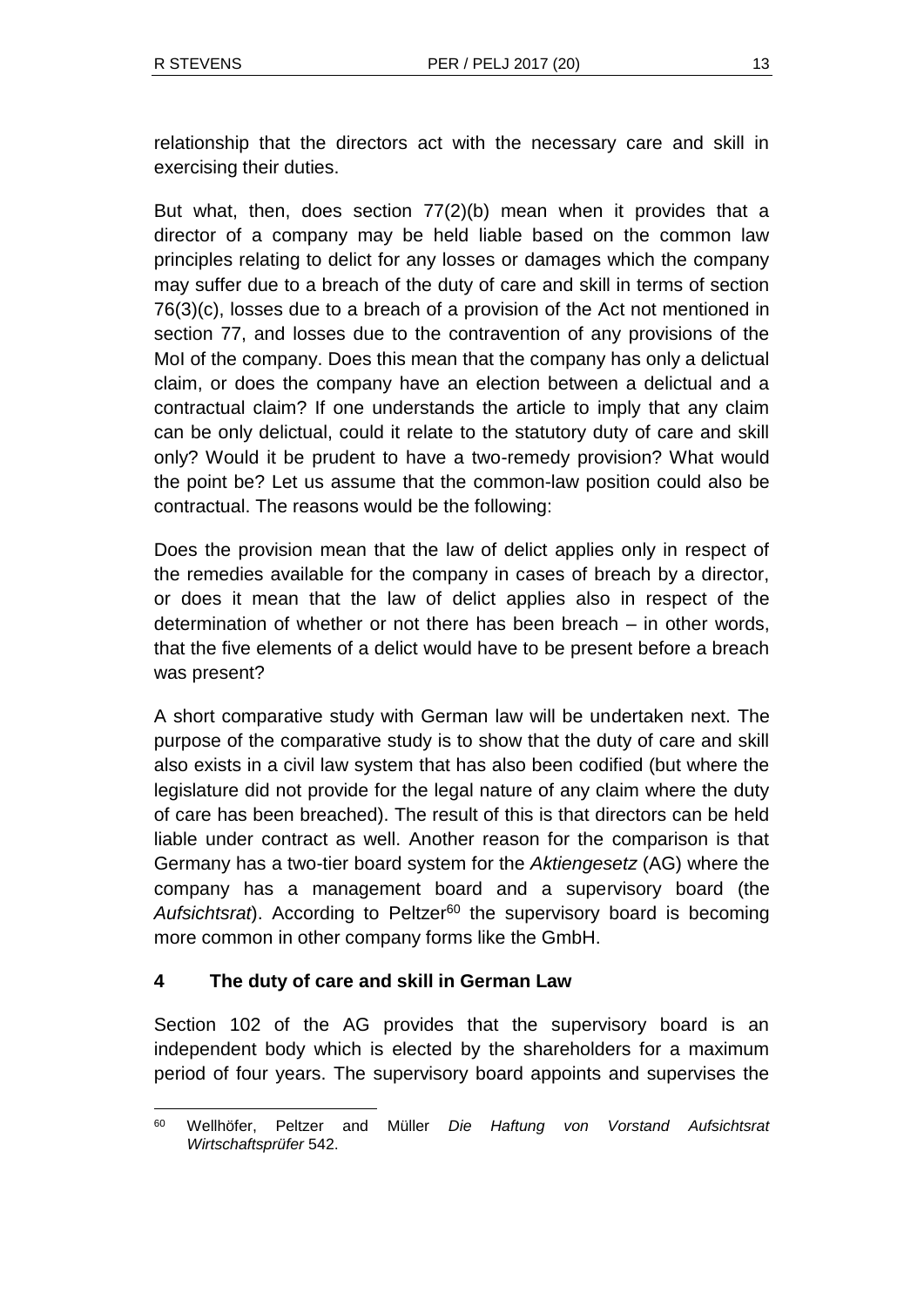board of directors. Supervision includes the lawfulness and commercial prudence of the activities of the management board.<sup>61</sup> The management board must report to the supervisory board at least four times per year.<sup>62</sup> Section 111 of the AG provides for the rights and obligations of the supervisory board. The supervisory board or the company's constitution may provide that certain transactions require the consent of the supervisory board.<sup>63</sup> The AG also sets out other more specific duties for the supervisory board. $64$  The duties of the supervisory board members may also not be delegated.<sup>65</sup> The AG specifically provides that the duty of care in terms of section 93, with the exception of one sentence, applies to the members of the subsidiary board.<sup>66</sup>

Both the AG and the GmbH legislation impose a duty of care and skill on directors.<sup>67</sup> This duty encompasses what we would understand as fiduciary duties as well. The duty of care and skill is neither contractual nor delictual, but the liability is based upon the fact that a director serves as an organ of the company. The reason why it is not delictual is that pure economic loss is not possible under the German law of delict. The liability also exists outside any contractual appointment.<sup>68</sup> It exists parallel to any liability in terms of section 826 of the *German Civil Code* (the BGB), which deals with delictual liability. According to Alexander the test for liability in the GmbH legislation is objective in nature.<sup>69</sup> The liability is not joint and several but applies only to those directors who were guilty of breaching their duty.<sup>70</sup> According to Ihrig and Schaefer it does not necessarily suffice to vote against or even abstain against a measure to escape liability. If the decision is illegal or breaches the company's constitution, there may be liability.<sup>71</sup>

The German AG has also incorporated an adapted version of the Business Judgement Rule in section 93 by providing that one would look at whether an "*ordentlichen und gewissenhaften Geschaeftsleiter*" would

<sup>61</sup> Assman, Lange and Sethe "Law of Business Associations" 154.

<sup>62</sup> Assman, Lange and Sethe "Law of Business Associations" 154.<br>63 Section 111(4) of the Aktionaesetz (AG)

<sup>63</sup> Section 111(4) of the *Aktiengesetz* (AG).

See for example ss 77, 84, 90, 112, 118, 171, 172 and 179 of the AG.

 $^{65}$  Section 111(5) of the AG.

 $^{66}$  Section 116 of the AG.<br> $^{67}$  Section 03 of the AC

<sup>67</sup> Section 93 of the AG and s 43 of the *Gesetz betreffend die Gellschaften mit beschränkter Haftung* (GmbHG) respectively.

<sup>68</sup> Spindler "§93 Sorgfaltspflicht und Verantwortlichkeit der Vorstandmitglieder" 544. Also see Alexander "GmbHG" 921.

<sup>69</sup> Alexander "GmbHG" 922. Also see Spindler "§93 Sorgfaltspflicht und Verantwortlichkeit der Vorstandmitglieder" 548.

<sup>70</sup> Ihrig and Schäfer *Rechte und Pflichten des Vorstands* 495.

<sup>71</sup> Ihrig and Schäfer *Rechte und Pflichten des Vorstands* 497.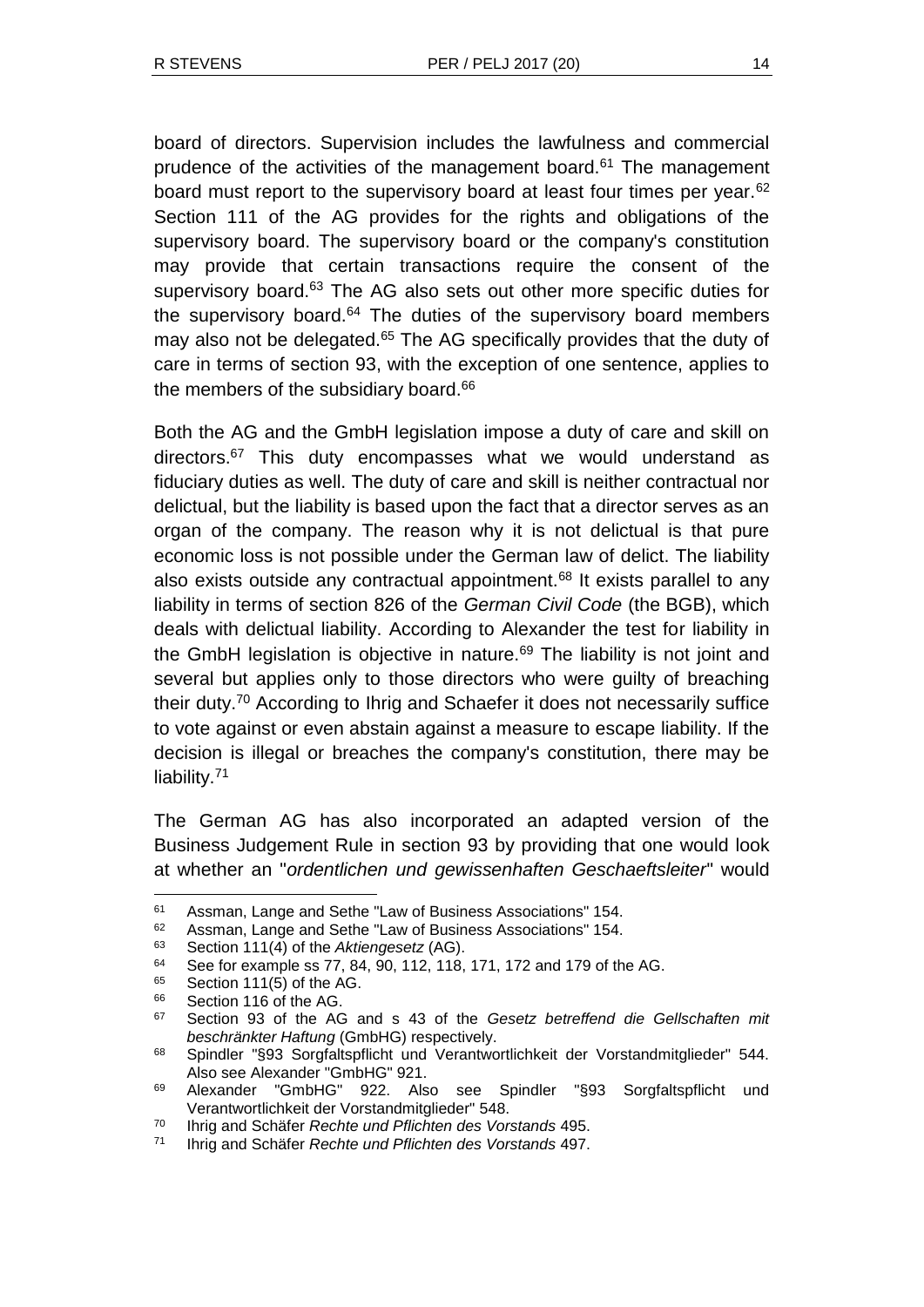have acted in the same way and also that there would be no breach of duty if the director, when making a business decision could rationally assume that on the basis of reasonable information that he was acting in the best interest of the company.<sup>72</sup> Although the liability in terms of section 93 is not delictual, the elements of a delict have to be satisfied.<sup>73</sup> The company would have to prove an act or omission, causation, and that the act caused loss. The director would have to show that the act that he committed, or the omission, was not a breach of duty, and he would have to prove that he had not been negligent.<sup>74</sup> There is therefore a presumption that the director has breached his duty of care and/or his fiduciary duty.<sup>75</sup> The director would therefore have a very difficult burden of proof to escape liability.

Very similar to the South Africa position seems to be the determination of whether the business judgement rule has been satisfied. The test is *ex ante* and not *ex post facto*. The question is whether the director made a rational decision which he thought was in the best interest of the company and which decision was based on objectively determined reasonable grounds.<sup>76</sup> It is not the intention to compare the German law with the South African in any detail, but only to indicate that the claim by the company against the director is not classified as delictual, although the elements that need to be proved are the elements that would have to be proved for a claim in delict. It is also important to bear in mind that the liability exists in conjunction with a contractual claim, for example. The crucial indicator would probably be the fact that for a breach to be present, the act had to be in respect of a business decision.<sup>77</sup>

From the perspective of the members of the supervisory board, the duty of care would entail that in respect of their supervisory, advisory and human resources duties, they should exercise those duties with the care and skill with which a reasonable and diligent supervisor, advisor or human

l <sup>72</sup> Ihrig and Schäfer *Rechte und Pflichten des Vorstands* 497; also see *Arag* decision of the BGH 21.4. 1997 II ZR 175/95. Section 93 of the AG states that "*Eine Pflichtverletzung liegt nicht vor, wenn das Vorstandsmitglied bei einer unternehmerischen Entscheidung vernünftigerweise annehmen durfte, auf der Grundlage angemessener Information zum Wole der Gesellschaft zu handeln*".

<sup>73</sup> Ihrig and Schäfer *Rechte und Pflichten des Vorstands* 508-509.

<sup>74</sup> Hüffer *Aktiengesetz* 508.

<sup>75</sup> Spindler "§93 Sorgfaltspflicht und Verantwortlichkeit der Vorstandmitglieder" 601.

<sup>76</sup> See Habersack *et al* "Band 4/2 §§92-94" 157-158; Spindler ""§93 Sorgfaltspflicht und Verantwortlichkeit der Vorstandmitglieder" 562 and Hüffer *Aktiengesetz* 500- 502.

<sup>77</sup> See further Spindler ""§93 Sorgfaltspflicht und Verantwortlichkeit der Vorstandmitglieder" 557 as well as Hüffer *Aktiengesetz* 500-501.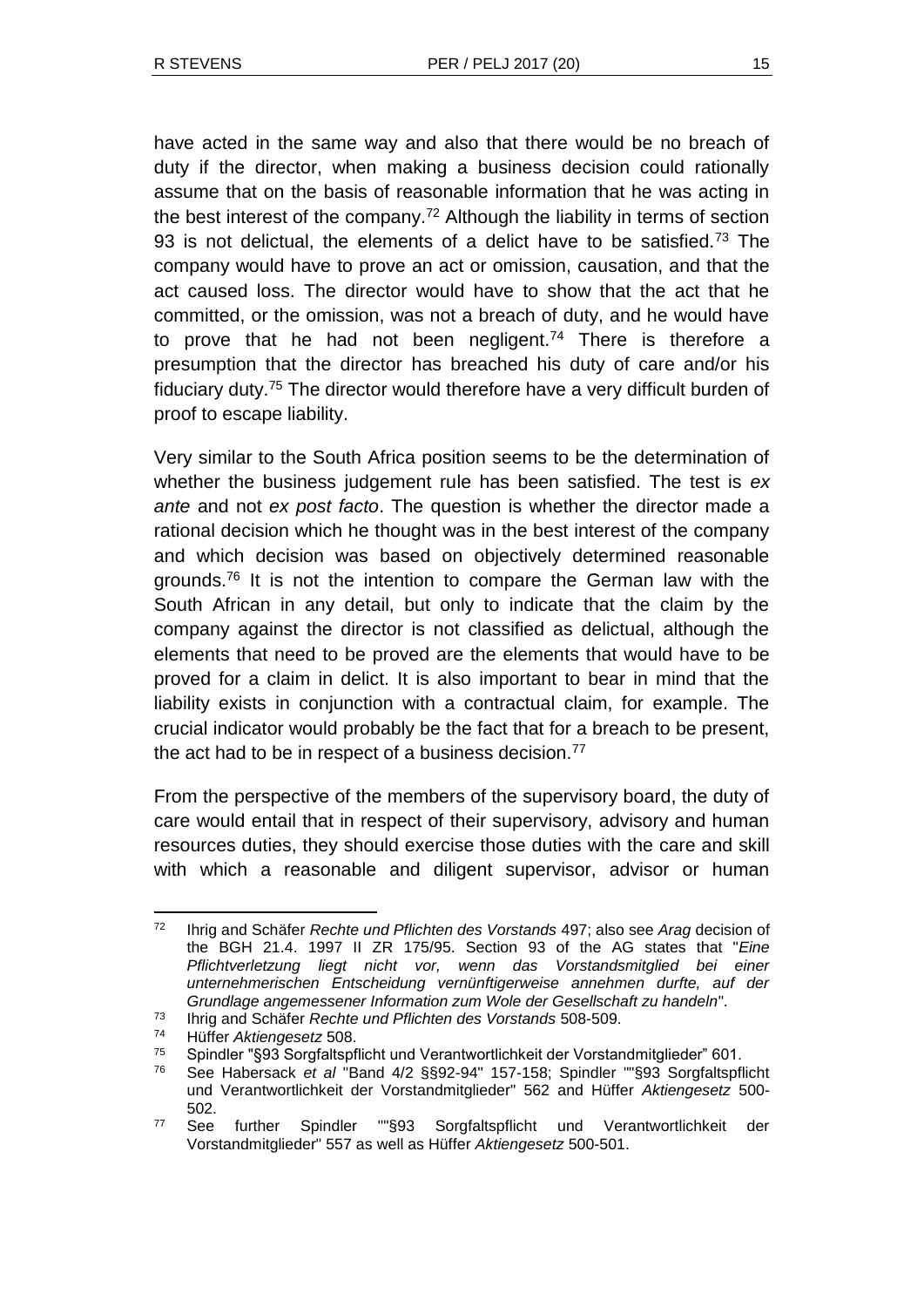resources manager would have employed.<sup>78</sup> As said before, Keay pleads for a clearer distinction for establishing breach by executive directors. The German provisions in respect of the supervisory board make more sense than the common law general provisions in respect of the duty of directors in general. Apples are compared with apples. One would determine whether the non-executive director exercised his duties with the necessary care and skill by comparing how he exercised his duties with how a reasonable and diligent non-executive would have done so. What is important, though, is not only the fact that the duties of the executive and the non-executives are differentiated but that the *sui generis* statutory liability (even if delictual elements are used) stands side by side with any contractual liability.<sup>79</sup>

# **5 An analysis of the basis of liability in South African law**

Can contractual liability co-exist with delictual liability? It is clear that the wording of section 77(2)(b) cannot be correct. The MoI of the company clearly forms a contractual bond between the directors and the company. Although the rights and duties of directors are determined by a number of sources, as mentioned before, ultimately the wording of section 15(6) of the Act makes it clear that the directors are bound by the Mol.<sup>80</sup> The Act does not distinguish between executive and non-executive directors. Even if non-executive directors do not have employment contracts with the company, they are at the very least still bound by the MoI. It is also difficult to see how a non-executive director could be appointed to a board of directors without some form of agreement in place. It is therefore difficult to comprehend how a director could be held liable in delict where he breaches the provisions of the MoI. An argument could be that the elements of the delict have to be proved to prove breach of contract. Does this, however, exclude a concurrent contractual claim?

Let us first consider the duty of care and skill in more detail. As indicated above, the English courts were initially very lenient in holding directors liable for a breach of their duty of care and skill due to the subjective standard which was used. This was done because directors were seen as

l <sup>78</sup> Wellhöfer, Peltzer and Müller *Die Haftung von Vorstand Aufsichtsrat Wirtschaftsprüfer* 562.

<sup>79</sup> Section 116 of the AG.

<sup>80</sup> Cassim *et al Contemporary Company Law* 142 argues that the binding nature of the MoI may still be based on a statutory contract. Also see Delport *et al Henochsberg on the Companies Act* 298(3)-299, who similarly argue that a contractual relationship is established by the MoI.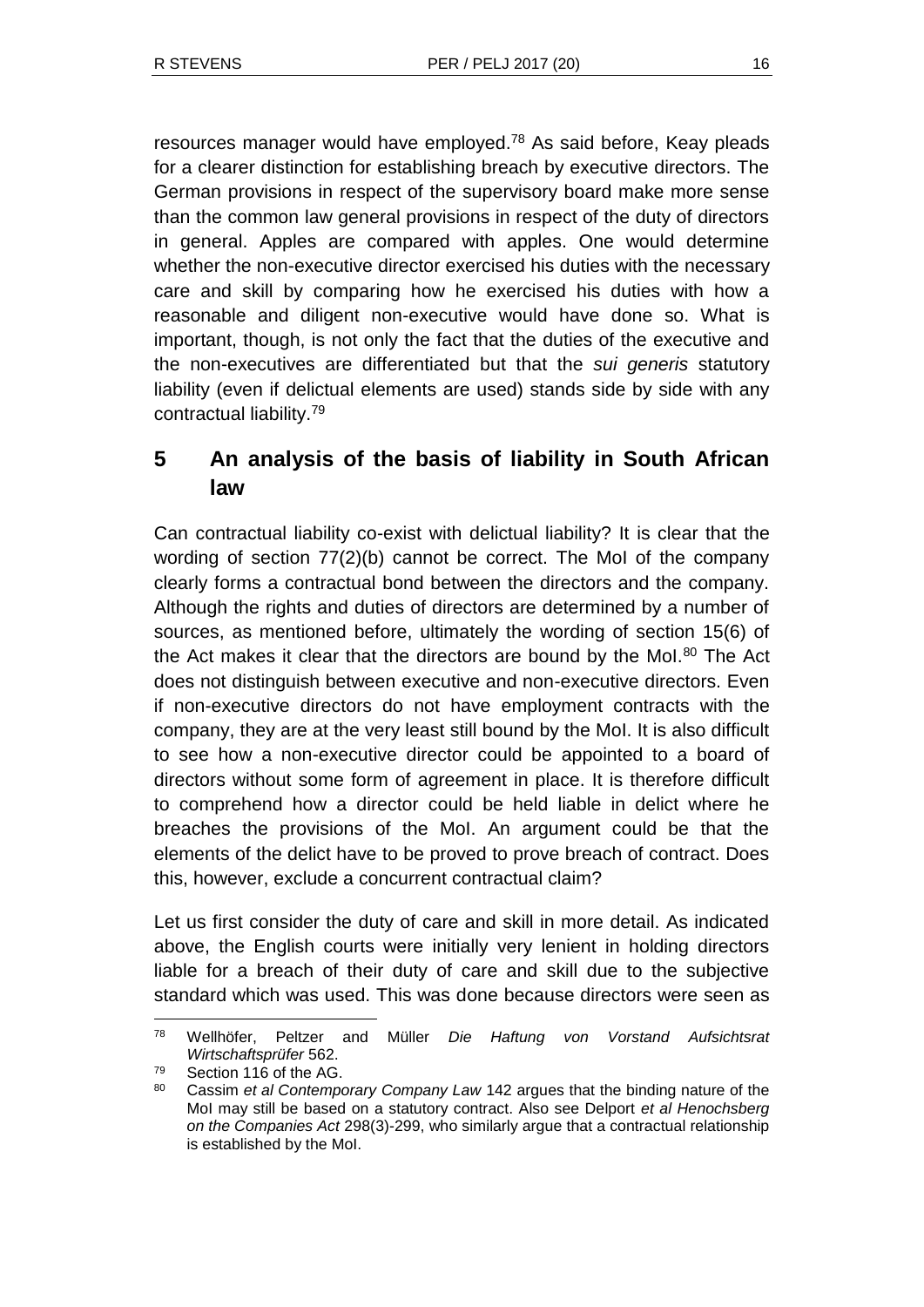l

benevolent amateurs who provided status to the company and not necessarily for their business acumen. $81$  The duty, even if now partially codified, remained delictual in nature but the argument still is that it should be read in the context in which it was developed; ie mainly in respect of those directors who acted as non-executive directors. When one considers most of the case law which has developed in respect of breach of duty of care and skill it would appear to be mainly cases where non-executive directors were sought to be held liable. $82$ 

Section 180 of the Australian *Corporations Act* also partially codifies the duty of care and skill of directors. Although it is not stated in the *Corporations Act*, the duty of care and skill lies in tort. The *Corporations Act* similarly imposes the duty on directors. In the definition of directors, no mention is made of a distinction between executive and non-executive directors. However, the *Corporations Act* does not specifically state what the basis of liability will be, unlike its South African counterpart where it is stated that the liability is to be determined in terms of the common law rules in respect of delict.

It is submitted that the Act should have remained silent about the delictual nature of the duty of care and skill because, as has been shown above, the basis of the duty is not necessarily delictual anymore. Executive directors are appointed with employment contracts which would set out their rights and obligations, and in most cases the common law and statutory duties would be implied terms of the contract of employment.<sup>83</sup> Also in respect of non-executive directors, their appointments as such would contain as implied terms that they would also act with the necessary care and skill in all matters. They are in any event also bound by the MoI of the company. This leaves the question whether the company could have a contractual claim against a director who breaches his duty of care and skill. Here the issue of concurrence of claims is important.

It has been mistakenly thought for over twenty years that a claim in contract would deny a claim in delict and *vice versa*. This mistaken belief

<sup>81</sup> Bouwman 2009 *SA Merc LJ* 512 with reference to Havenga 2000 *SA Merc LJ* 34.

<sup>82</sup> *Daniels v Anderson* 1995 16 ACSR 607; *Fisheries Development Corporation*; *Re City Fire*; *Dorchester Finance Co Ltd v Stebbings* 1989 BCLC 498 (Chancery Division); and *Equitable Life Assurance Society v Bowley* 2004 1 BCLC 180; 2003 EWHC 2263 (Comm).

<sup>83</sup> See Naude *Regsposisie van die Maatskappydirekteur* 155-157, who argues that liability could be contractual, *ex lege* or delictual. Naude mentions that the advantage of contractual liability would be that different directors would have different duties in terms of their contracts and therefore one could look at the individual director's duty and whether this was breached.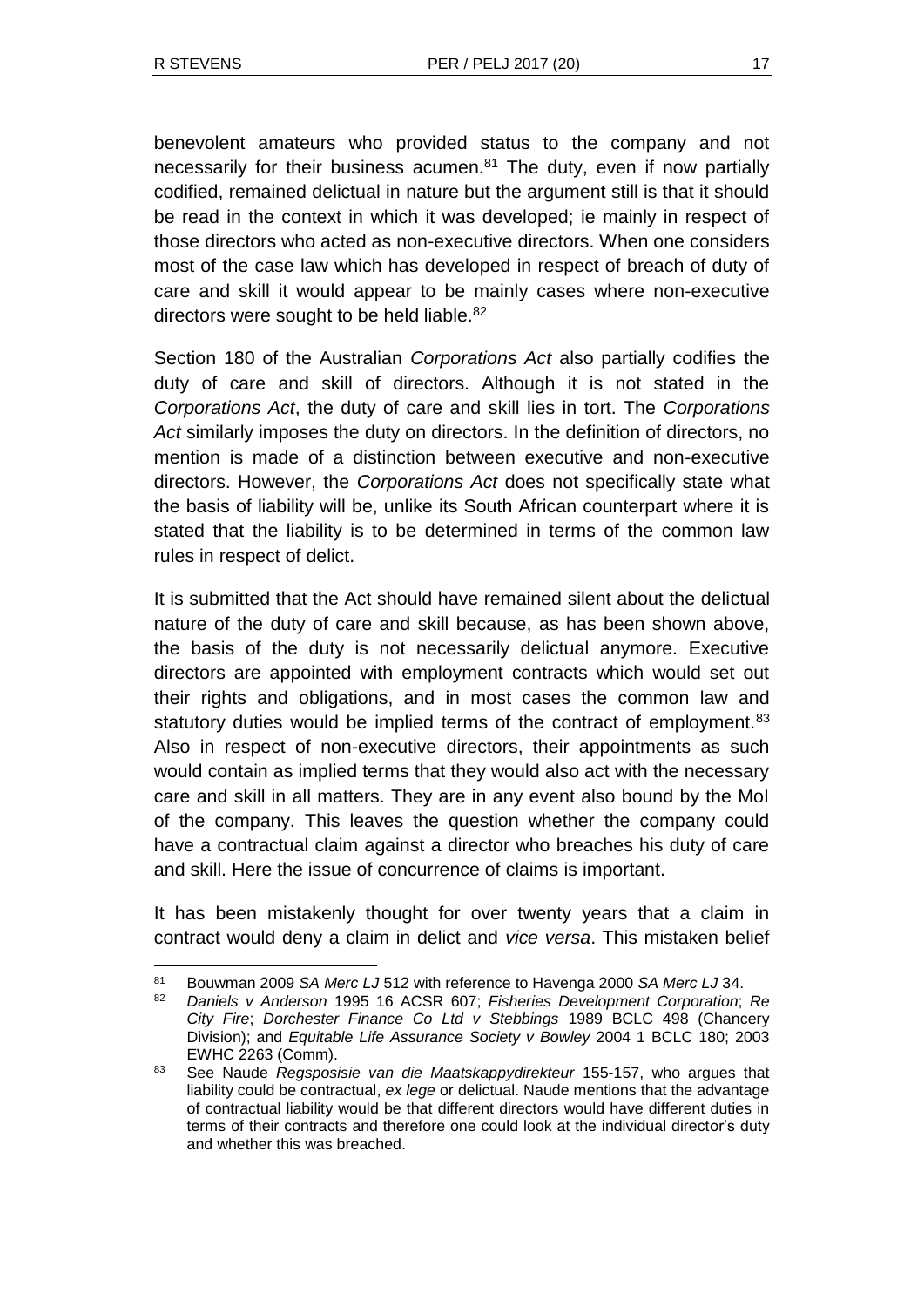was caused by an incorrect understanding of *Lillicrap, Wassenaar and*  Partners v Pilkington Brothers SA (Pty) Ltd.<sup>84</sup> The case essentially held that there could be no delictual claim where the negligence which was complained about consisted of a breach of a contractual term.<sup>85</sup> However, Grosskopf AJA stated and approved of the following:

The same conduct may constitute both a breach of contract and a delict. This is the case where the conduct of the defendant constitutes both an infringement of the plaintiff's rights *ex contractu* and *a right which he had independently of the contract*. 86

The court then continued and the statement which may have caused the confusion was the following:

In considering whether an extension of Aquilian liability is justified in the present case, the first question that arises, is whether there is a need therefor. In my view, the answer must be in the negative, at any rate in so far as liability is said to have arisen while there was a contractual *nexus* between the parties. While the contract persisted, each party had adequate and satisfactory remedies if the other were to have committed a breach. Indeed the very relief claimed by the respondent could have been granted in an action based on breach of contract. Moreover, the Aquilian action does not fit comfortably in a contractual setting like the present. When parties enter into such a contract, they normally regulate those features which they consider important for the purpose of the relationship which they are creating. This does not of course mean that the law may not impose additional obligations by way of *naturalia* arising by implication of law, or, as I have indicated above, those arising *ex delicto* independently of the contract. However, in general, contracting parties contemplate that their contract should lay down the ambit of their reciprocal rights and obligations. To that end they would define, expressly or tacitly, the nature and quality of the performance required from each party. If the Aquilian action were generally available for defective performance of contractual obligations, a party's performance would presumably have to be tested not only against the definition of his duties in the contract, but also by applying the standard of the *bonus paterfamilias*. How is the latter standard to be determined? Could it conceivably be higher or lower than the contractual one? If the standard imposed by law differed in theory from the contractual one, the result must surely be that the parties agreed to be bound by a particular standard of care and thereby excluded any standard other than the contractual one. If, on the other hand, it were to be argued that the *bonus paterfamilias* would always comply with the standards laid down by a contract to which he is a party, one would in effect be saying that the law of delict can be invoked to reinforce the law of contract. I can think of no policy consideration to justify such a conclusion…. It seems anomalous that the delictual standard of *culpa* or fault should be governed by what was contractually agreed upon by the parties….

<sup>84</sup> *Lillicrap, Wassenaar and Partners v Pilkington Brothers SA (Pty) Ltd* 1985 1 SA 475 (A) (*Lillicrap*).

<sup>85</sup> Generally see the passage from *Lillicrap* 499A-501H.

<sup>86</sup> *Lillicrap* 499I with reference to Midgley and Van der Walt "Delict" para 53. Emphasis added.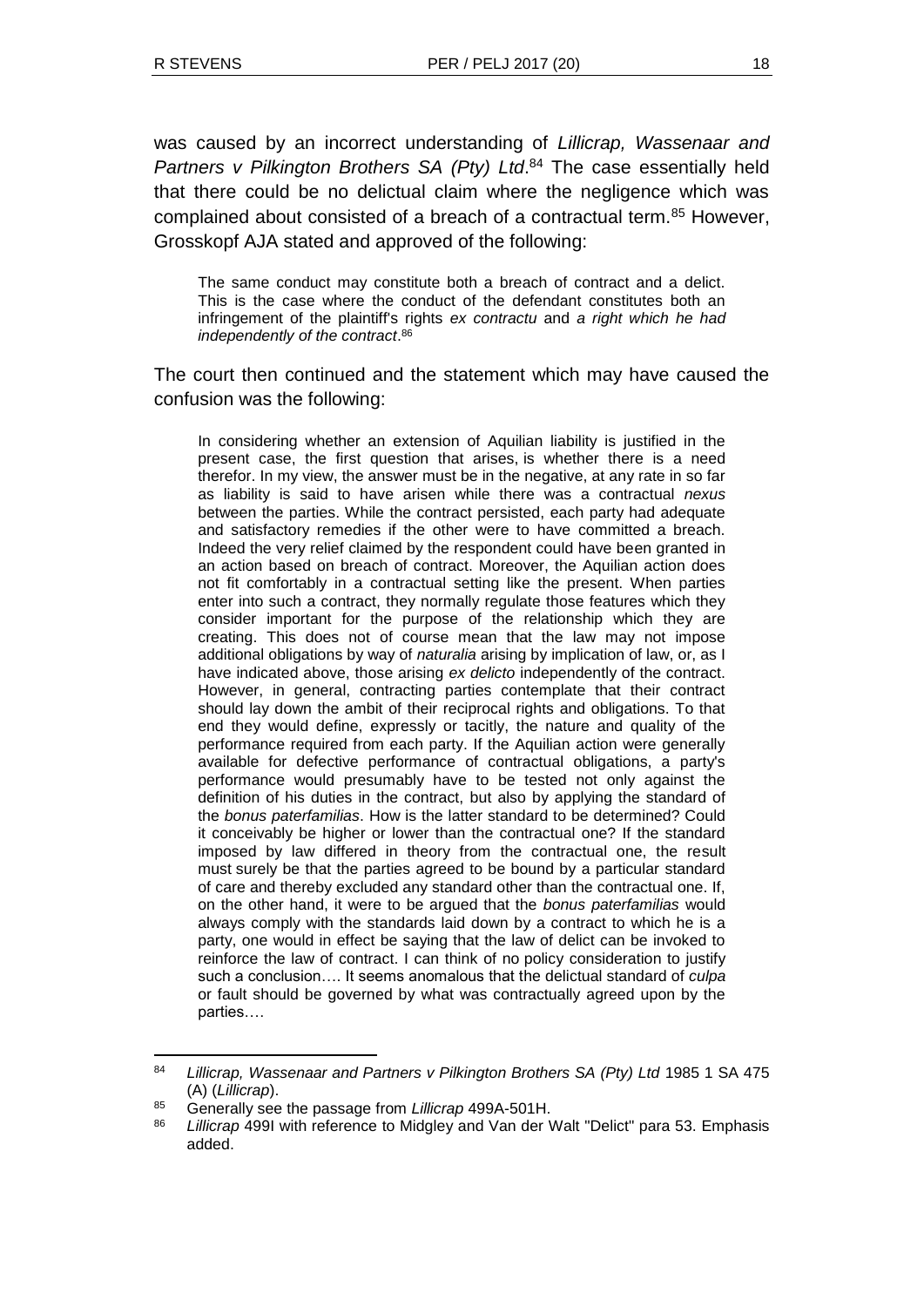*To sum up, I do not consider that policy considerations, require that delictual liability be imposed for the negligent breach of a contract of professional employment of the sort with which we are here concerned*. 87

In *Pinshaw v Nexus Securities (Pty) Ltd*<sup>88</sup> a claim for pure economic loss caused by bad investments was lodged against the second defendant, a director of the first respondent, which in turn was sued for breach of contract based upon the allegation that it had acted in bad faith and dishonestly. The delictual claim against the second defendant was based upon gross negligence, recklessness and fraud. The court stated the following:

*Lillicrap*'s case (*supra*) was concerned with professional engineers rendering their professional services in terms of a contract with Pilkington Brothers and later in terms of a subcontract. In my respectful opinion, Lillicrap should not be extended to quasi-professionals, such as Nexus, offering financial services and holding themselves out, expressly or by implication, as possessing appropriate skills. Nor should *Lillicrap* be extended to the employees of such quasi-professionals. This is not to say that companies offering financial services, or their employees, will always attract a legal duty of care to their clients. That must depend on the circumstances. It is more than 15 years since *Lillicrap* was decided. The cases in this developing area of the law, in this country and elsewhere, do not indicate a need to extend the *Lillicrap* embargo to a broader class of defendants. On the contrary, the case law in my view supports the need to retain flexibility.<sup>89</sup>

In *Holtzhausen v ABSA Bank Ltd*<sup>90</sup> the Supreme Court of Appeal cleared up the apparent confusion which the statements in *Lillicrap* had caused. The court stated, with reference to the above statement from the *Pinshaw* case that:

*Lillicrap* (*supra*) is not authority for the more general proposition that an action cannot be brought in delict if a contractual claim is competent. On the contrary, Grosskopff JA was at pains to emphasise (at 496D–I) that our law acknowledges a concurrence of actions where the same set of facts can give rise to a claim for damages in delict and in contract, and permits the plaintiff in such a case to choose which he wishes to pursue.<sup>91</sup>

#### And then further:

The court in *Pinshaw* erred in two respects. First, the premise underlying the reasoning is that *Lillicrap* decided that where delictual liability coexists with liability for breach of contract, the aggrieved party is limited to a claim in contract. That premise is wrong, as I have already shown. Second, the remarks of Grosskopff AJA in the passage just referred to reflect the facts of the case before the court which concerned a contract of professional

<sup>87</sup> *Lillicrap* 500F-501H. Emphasis added.

<sup>88</sup> *Pinshaw v Nexus Securities (Pty) Ltd* 2002 2 SA 510 (C) (*Pinshaw*).

<sup>89</sup> *Pinshaw* 535F-I.

<sup>90</sup> *Holtzhausen v ABSA Bank Ltd* 2005 2 All SA 560 (SCA) (*Holtzhausen*).

<sup>91</sup> *Holtzhausen* 564 para 7.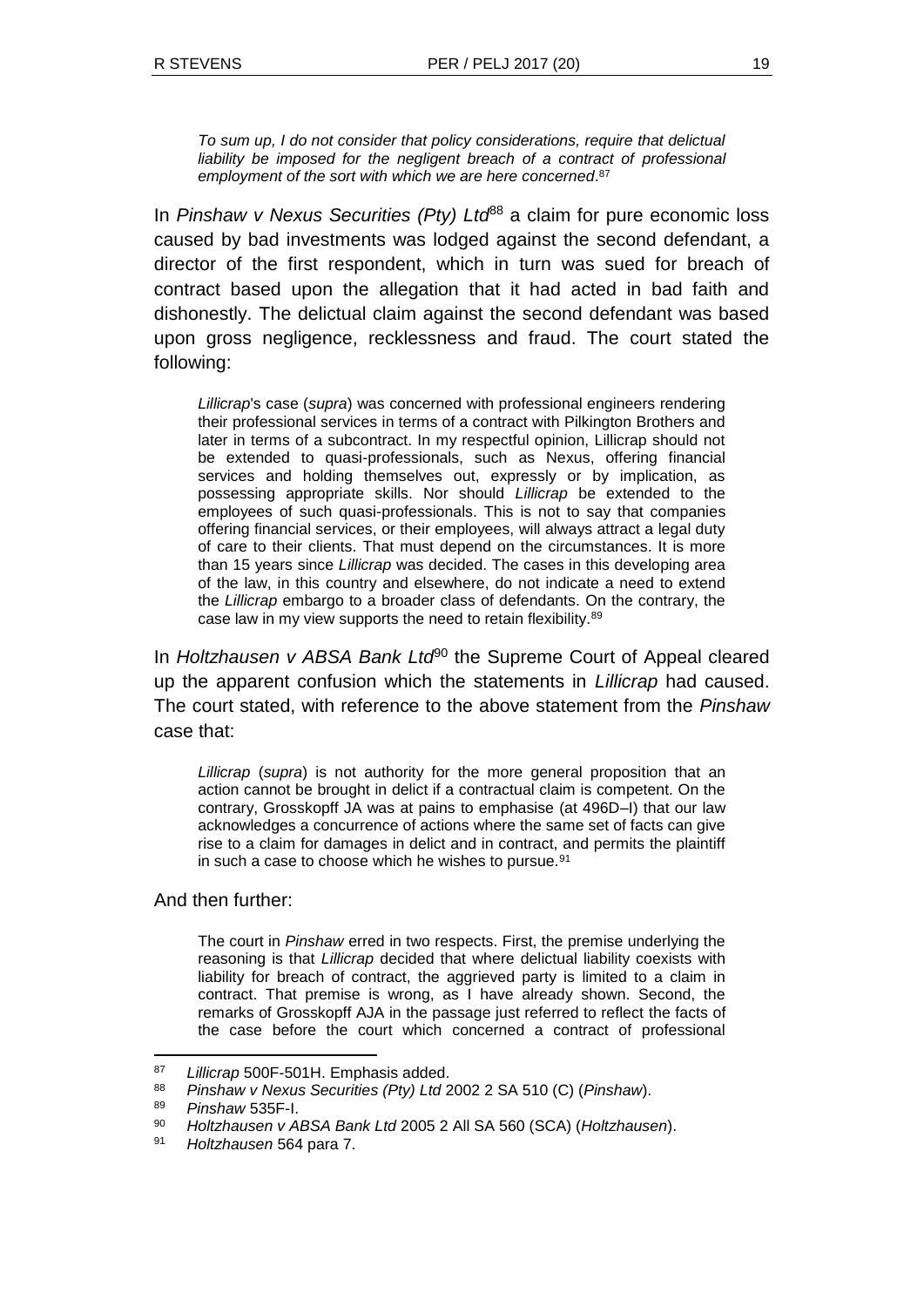employment, and must not be interpreted as limiting the principle laid down in that case to such contracts.<sup>92</sup>

It has been interesting to note that the confusion about the concurrence of claims has always seemingly been whether a delictual claim could exist besides the contractual claim. In respect of the breach of the duty of care and skill the question is the reverse, namely whether there is a contractual claim based upon the breach of contract besides the delictual claim, on the assumption that there is a delictual claim.

In *Daniels v Anderson*<sup>93</sup> the court stated that:

A director could be sued in equity, for a breach of fiduciary duty, and, in appropriate cases, *for breach of contract*, but not for unliquidated damages at common law in an action for negligence.<sup>94</sup>

As mentioned above, the *Daniels v Anderson* case, *Dorchester Finance v Stebbings*, *Equitable Life Assurance Society v Bowley* and locally the *Fisheries Development* cases all dealt with the liability of the nonexecutive directors in delict. This is probably understandable as argued already, because the executive directors would have employment agreements which would contain implied terms that they would not breach their duty of care and skill to the company.

From the perspective of the interpretation of statutes a few issues are important, namely particularly whether the seemingly clear wording of section 77(2)(b) in respect of delictual liability would exclude contractual liability. This would require some discussion of the interpretation of statutes. However, the aim is not to argue that interpretation rules should be used to interpret the relatively clear literal meaning of section 77(2)(b). The aim of this article is to show that the section has been incorrectly drafted.

However, it is arguable, since the common law has not been abolished by the codification of the directors' duties, $95$  that in terms of the common law the company would still have a contractual claim against errant directors who breach their duties of care and skill and the MoI. It would be an unfortunate state of affairs, however, if the statutory position were delictual and the common law position were either delictual or contractual. In the

<sup>92</sup> *Holtzhausen* 564-565 paras 9-10.

<sup>93</sup> *Daniels v Anderson* 1995 16 ACSR 607.

<sup>94</sup> *Daniels v Anderson* 1995 16 ACSR 607 655. Emphasis added.

<sup>95</sup> Cassim *et al Contemporary Company Law* 523 states that "the two sources [the Act and the common law] apply in parallel".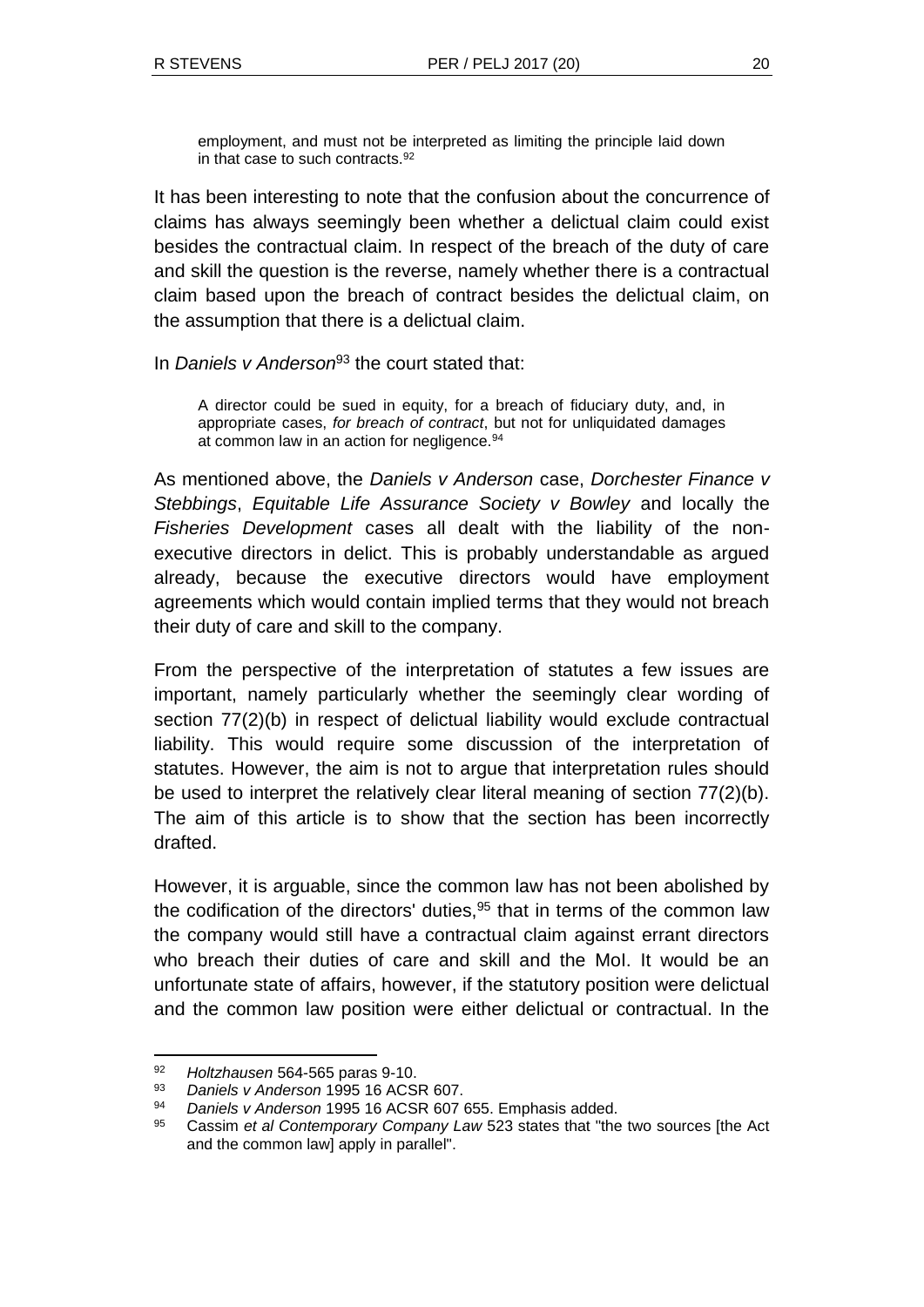l

light of the fact that the business judgement rule is not part of our common law, the same argument would apply. It is therefore imperative that section 77(2)(b) be amended to remove the phrase "common law principles related to delict" and especially the phrase in respect of breach of the MoI. It would also be highly beneficial if the legislature recognised the clear distinction between the roles of the executive and the non-executive directors as in practice and in German law. This recognition does not have to have the abolition of the unitary board system as a consequence.

An important question, however, is what difference it would make whether liability is contractual or delictual in nature. The answer is especially important in the context of executive directors who are simultaneously employees of companies with employment contracts as well as the holders of the office of directors. Would one then have to determine in which capacity a director acted in order to be able to determine whether any claim which the company might institute against the director should be contractual or delictual? In many cases there is no clear distinction between these two roles of executive directors, and it would therefore be difficult to differentiate between them as a basis for liability. The question still remains whether a contractual claim would make any practical difference. If one departs from the hypothesis that the relationship between executive directors and the company is primarily contractual in nature, i.e that there is an employment relationship, whereas the relationship and liability of non-executive directors is delictual, there is a very important practical consequence.

Loubser<sup>96</sup> argues that where there is a contractual relationship between parties and one of the parties brings a claim in delict, the standard of liability would generally be the same. In this light a statutory delictual claim that a director breached his duty of care and skill in respect of the fault requirement would be determined subjectively. A claim based on breach of contract would not therefore make the determination of breach strict, and conceivably breach of contract would be determined based on negligence, which would be determined subjectively. In terms of the common law, however, the basis of liability could be different. If one assumes that the relationship between an executive director and the company is primarily contractual, the basis of liability, even if negligence is required, would be

<sup>96</sup> Loubser 1997 *Stell LR* 128-130. Although the article deals with the concurrence of contractual and delictual liability and the standard of liability from the perspective of an independent delictual claim where there is a contract between parties, the principle should be the same where the point of departure is delictual liability but a party wants to rely instead on a contractual claim.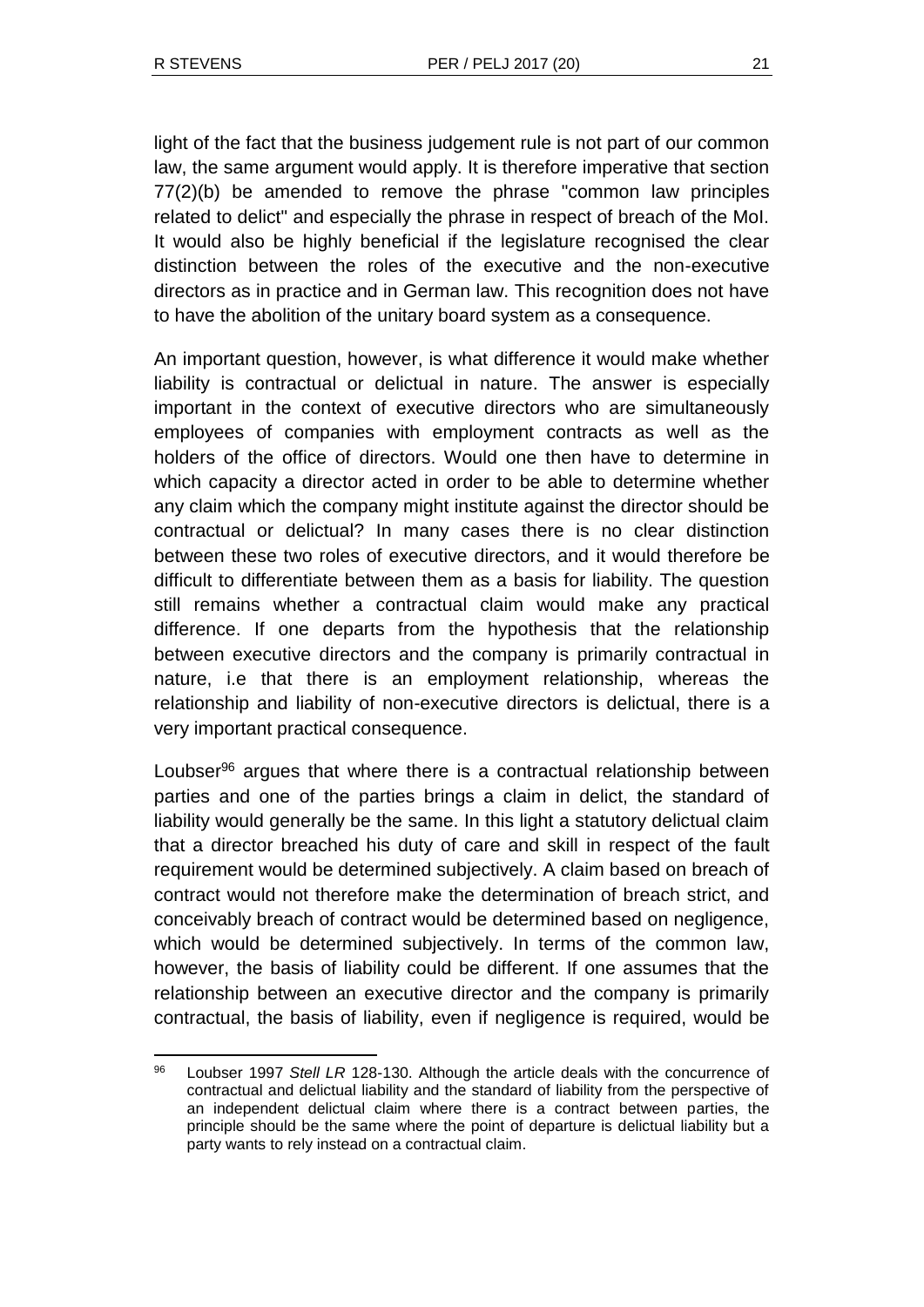the reasonable person test, and hence more objective in nature. A plaintiff company would therefore base its claim for breach of the duty of care and skill against an executive director on the common-law duty of care and skill, but specifically based in contract. This would be done to avoid the business judgement rule being raised, but also to avoid the confusion of the statutory use of the term "director". Even if there is no practical relevance at first blush, it is crucial that the common law and legislation should be clear about the nature of any claim.<sup>97</sup>

# **6 Conclusion**

l

A few questions were posed in the introduction to this article. The first question was whether the legislature was correct to phrase the liability of directors in section  $77(2)(b)$  of the Act as being delictual in nature. The second question was whether there are or should be different bases for liability depending on the director who is sought to be held liable. Thirdly it was asked whether it is correct that there should be different standards to determine the liability of executive directors and non-executive directors.

In respect of the first question it has been established that directors are bound by the MoI of a company. This means that there is some form of contractual bond between the company and the directors. A breach of the MoI by a director, whether executive or non-executive, is a breach of contract. The reference to delictual liability for a breach of the company's MoI cannot therefore be correct unless the intention of the legislature was that to determine breach of contract, the elements of a delict had to be present.

In respect of the duty of care and skill, it has been shown that the case law dealing with liability has mainly been in respect of non-executive directors. The cases and referenced works also established that the functions of the executive and non-executive directors are distinguished. It has been shown that traditionally non-executive directors were on the board only to provide prestige to the company, but that this role has changed. Nonexecutive directors play very important roles on boards in the modern era and are not benevolent amateurs anymore. They are bound by the provisions of the MoI and are also often appointed by some form of contract detailing their obligations. It is also clear that executive directors have employment contracts which set out their respective rights and obligations. Therefore to provide that the liability for a breach of the duty of

<sup>97</sup> See generally Loubser 1997 *Stell LR* 128-140. Also see Loubser and Midgley *Law of Delict in South Africa* 189-195.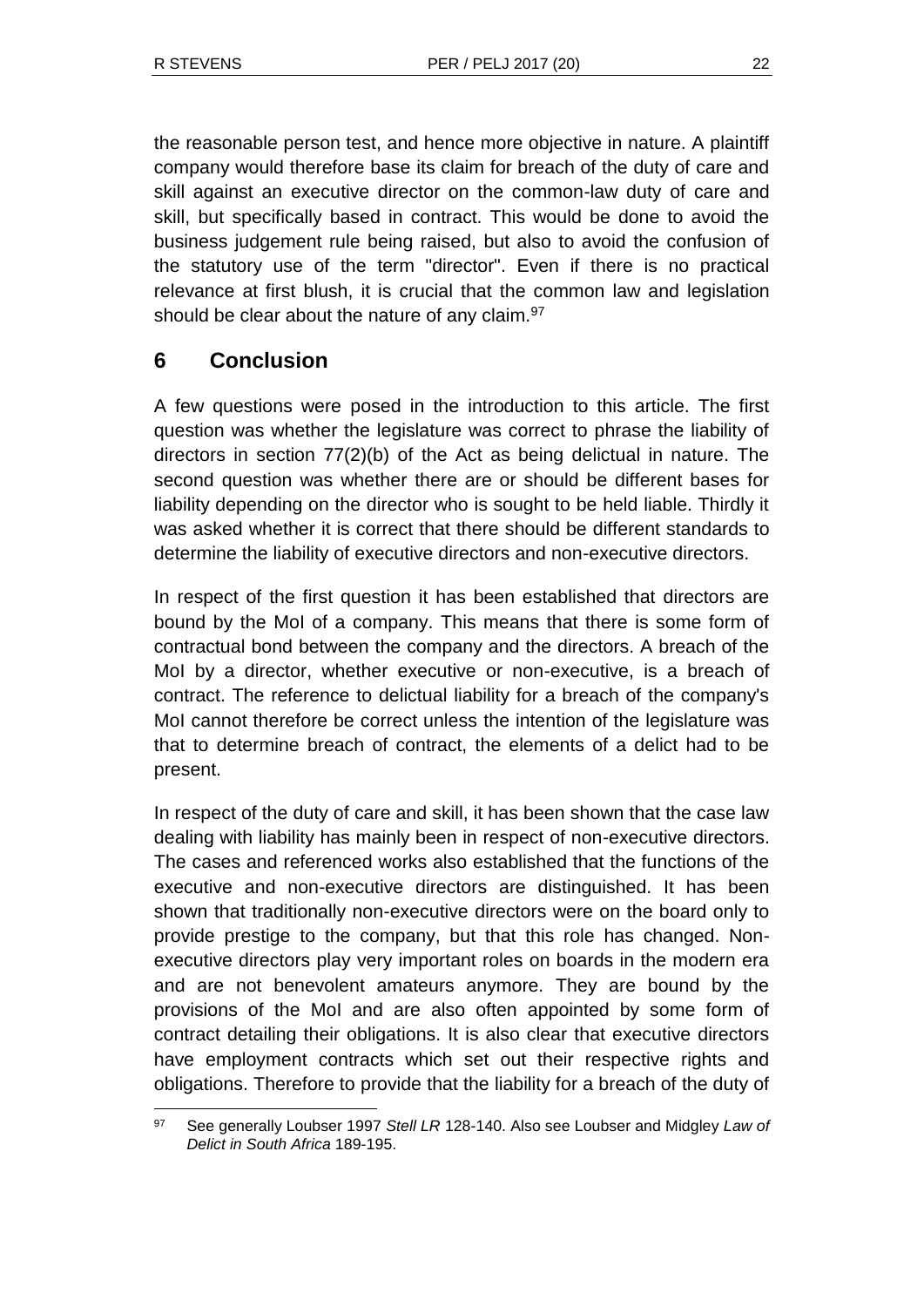care and skill shall be determined according to the principles relating to delict is incorrect. The correct common-law position for executive directors is that the liability is contractual. It is arguable that the common law position for non-executive directors could also be contractual even if their appointments as such are not as employees but a *sui generis* type of appointment. Our law after *Lillicrap* and *Holtzhausen* recognises a concurrence of delictual and contractual claims. In the light of the fact that the common law co-exists with the Act, it would certainly not be advisable that liability in terms of the Act should differ from liability in terms of the common law. It is therefore strongly suggested that the phrase in section 77(2)(b) of the Act which refers to delictual liability should be removed.

The last question which was posed was whether it is correct that there are different standards of liability on the assumption that the non-executive directors are liable in delict. It has been shown that the role of nonexecutive directors has changed and that they do have some form of appointment letters setting out their duties, which are supervisory in nature. Any breach of these duties would constitute a breach of a very specific type of contract. If, however, it is maintained that the liability is delictual, a clearer distinction should be made in legislation between executive and non-executive directors, as pleaded for by Keay. This distinction is clear in German law. This does not, however, have to lead to a two-tier system. A unitary board could still be maintained, but with clear legislative guidelines in respect of the different roles of the directors. A determination in respect of liability for breach of the duty of care and skill can then be made much more easily, and the determination of liability for non-executive directors would be based on the supervisory duties of such directors. It is still arguable, however, that all directors are essentially liable in contract and possibly still in delict, that a concurrence of actions is possible in terms of our common law, and that the Act should correctly reflect this instead of incorrectly stating that the liability of directors for breaches of the MoI and the duty of care and skill is delictual. The standard to determine breach of contract may be important, however, when one argues that the duties of executive directors have (always) been contractual in the common-law and that, should fault be required, the common-law breach of contract would be more objective in nature.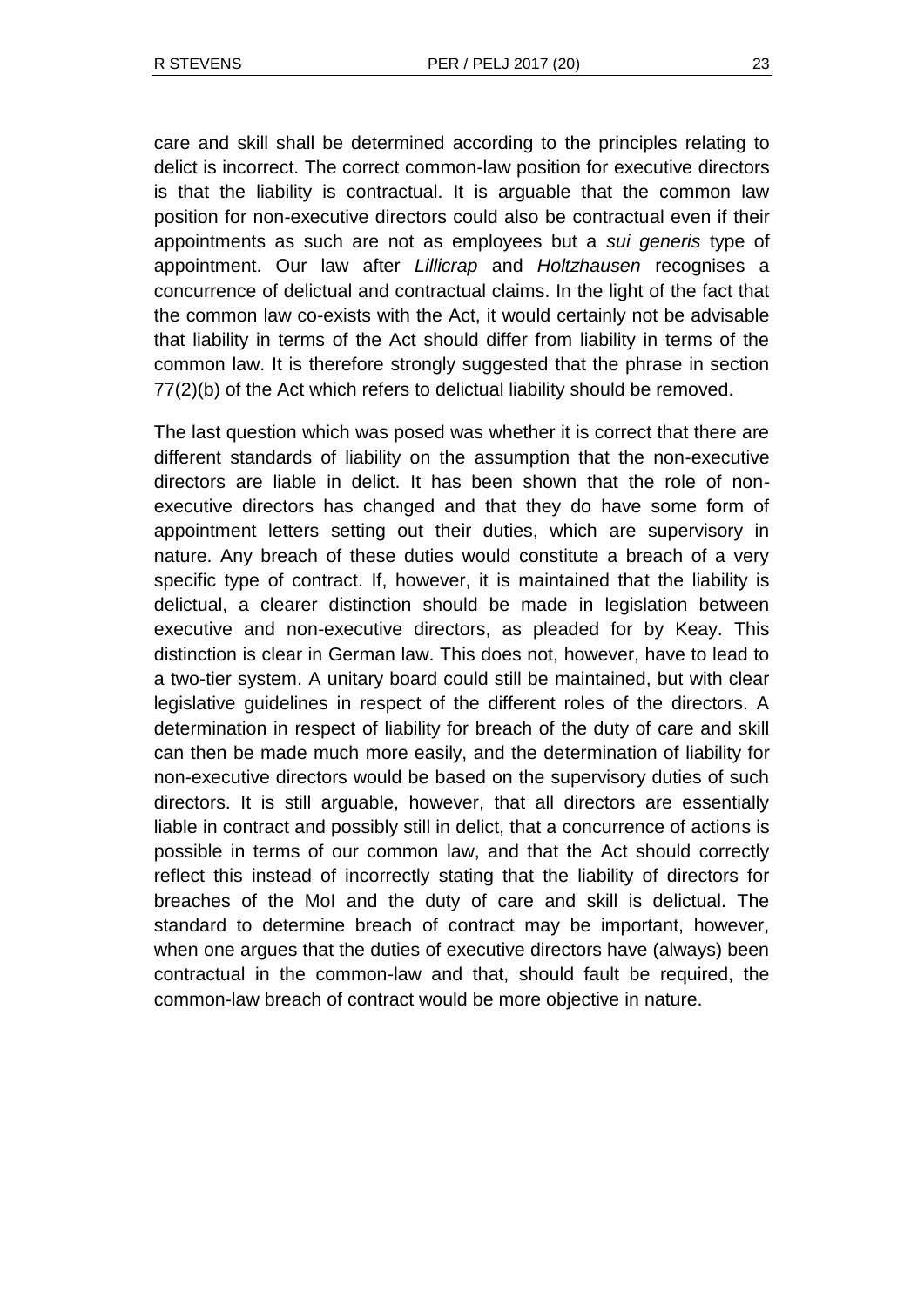# **Bibliography**

## **Literature**

Alexander "GmbHG"

Alexander L "GmbHG" in Schwerdtfeger A (ed) *Gesellschaftsrecht* 3 rd ed (Heymann Verlag Köln 2015) 511-1166

Assman, Lange and Sethe "Law of Business Associations" Assmann HD, Lange B and Sethe R "The Law of Business Associations" in Reimann M and Zekoll J (eds) *Introduction to German Law* 2<sup>nd</sup> ed (Kluwer The Hague 2005) 143-177

Blackman, Jooste and Everingham *Commentary on the Companies Act* Blackman MS, Jooste RD and Everingham GK *Commentary on the Companies Act* (Juta Cape Town 2002-)

Bouwman 2009 *SA Merc LJ* Bouwman N "An Appraisal of the Modification of the Director's Duty of Care and Skill" 2009 *SA Merc LJ* 509-534

Cassim *et al Contemporary Company Law* Cassim FHI et al Contemporary Company Law 2<sup>nd</sup> ed (Juta Cape Town 2012)

Cilliers and Benade *Maatskappyereg*  Cilliers HS and Benade ML *Maatskappyereg* (Butterworths Durban 1968)

Cilliers and Benade *Company Law* 2<sup>nd</sup> ed Cilliers HS and Benade ML Company Law 2<sup>nd</sup> ed (Butterworths Durban 1973)

Cilliers, Benade and De Villiers *Maatskappyereg* 3 rd ed Cilliers HS, Benade ML and De Villiers SWL *Maatskappyereg* 3 rd ed (Butterworths Durban 1977)

Cilliers, Benade and De Villiers Maatskappyereg 4<sup>th</sup> ed Cilliers HS, Benade ML and De Villiers SWL Maatskappyereg 4<sup>th</sup> ed (Butterworths Durban 1982)

Cilliers *et al Corporate Law* Cilliers HS et al Corporate Law 2<sup>nd</sup> ed (Butterworths Durban 1992)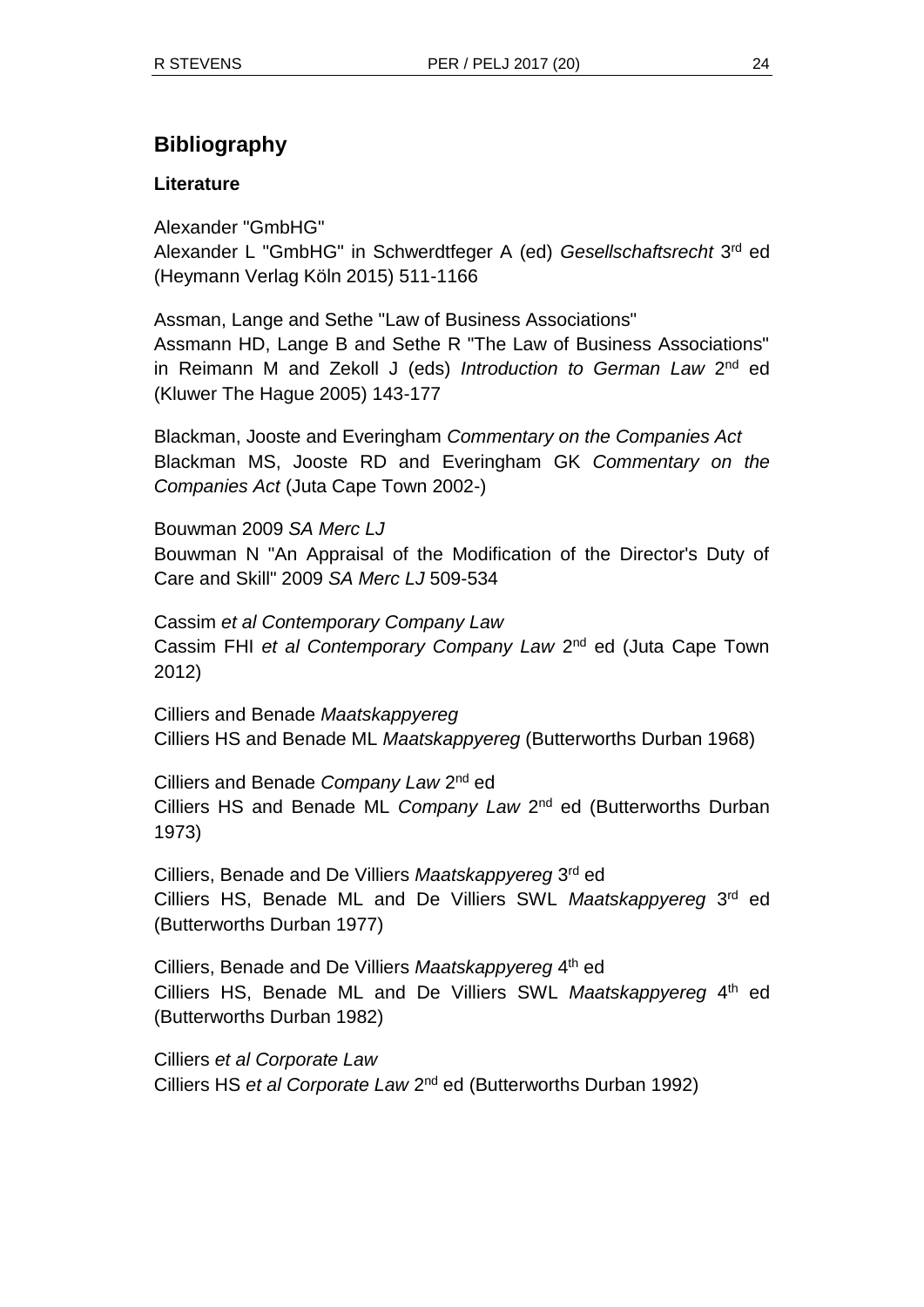Delport *et al Henochsberg on the Companies Act*

Delport P *et al Henochsberg on the Companies Act 71 of 2008* (LexisNexis Butterworths Durban 2011-) (SI 11 2015)

Ezzamel and Watson "Wearing Two Hats"

Ezzamel M and Watson R "Wearing Two Hats: An Analysis of the Monitoring and Control Functions of Non-executive Directors" in Keasey K, Thompson S and Wright M (eds) *Corporate Governance: Economic, Management and Financial Issues* (Oxford University Press Oxford 1997) 54-79

Habersack *et al* "Band 4/2 §§92-94" Habersack M *et al* "Band 4/2 §§92-94" in Hirte H, Muelbert PO and Roth M (eds) Aktiengesetz 5<sup>th</sup> ed (De Gruyter Berlin 2015) 1-407

Havenga 2000 *SA Merc LJ* Havenga M "The Business Judgement Rule – Should We Follow the Australian Example?" 2000 *SA Merc LJ* 25-37

Henochsberg and Fairbairn *Henochsberg on the Companies Act*  Henochsberg ES and Fairbairn WJG *Henochsberg on the Companies Act*  2<sup>nd</sup> ed (Butterworths Durban 1963)

Hüffer*Aktiengesetz* Hüffer U Aktiengesetz 10<sup>th</sup> ed (Beck Verlag München 2012)

Ihrig and Schäfer *Rechte und Pflichten des Vorstands* Ihrig H-C and Schäfer C *Rechte und Pflichten des Vorstands* (Otto Schmidt Verlag Köln 2014)

IoDSA *King Report* Institute of Directors in Southern Africa *King Report on Governance for South Africa* (IoDSA Sandton 2009)

Keay *Directors' Duties* Keay A *Directors' Duties* 2<sup>nd</sup> ed (Jordan Publishing Bristol 2014)

Lin 1996 *Nw UL Rev* Lin L "The Effectiveness of Outside Directors as a Corporate Governance Mechanism: Theories and Evidence" 1996 *Nw UL Rev* 898-976

Loubser 1997 *Stell LR* Loubser MM "Concurrence of Contract and Delict" 1997 *Stell LR* 113-150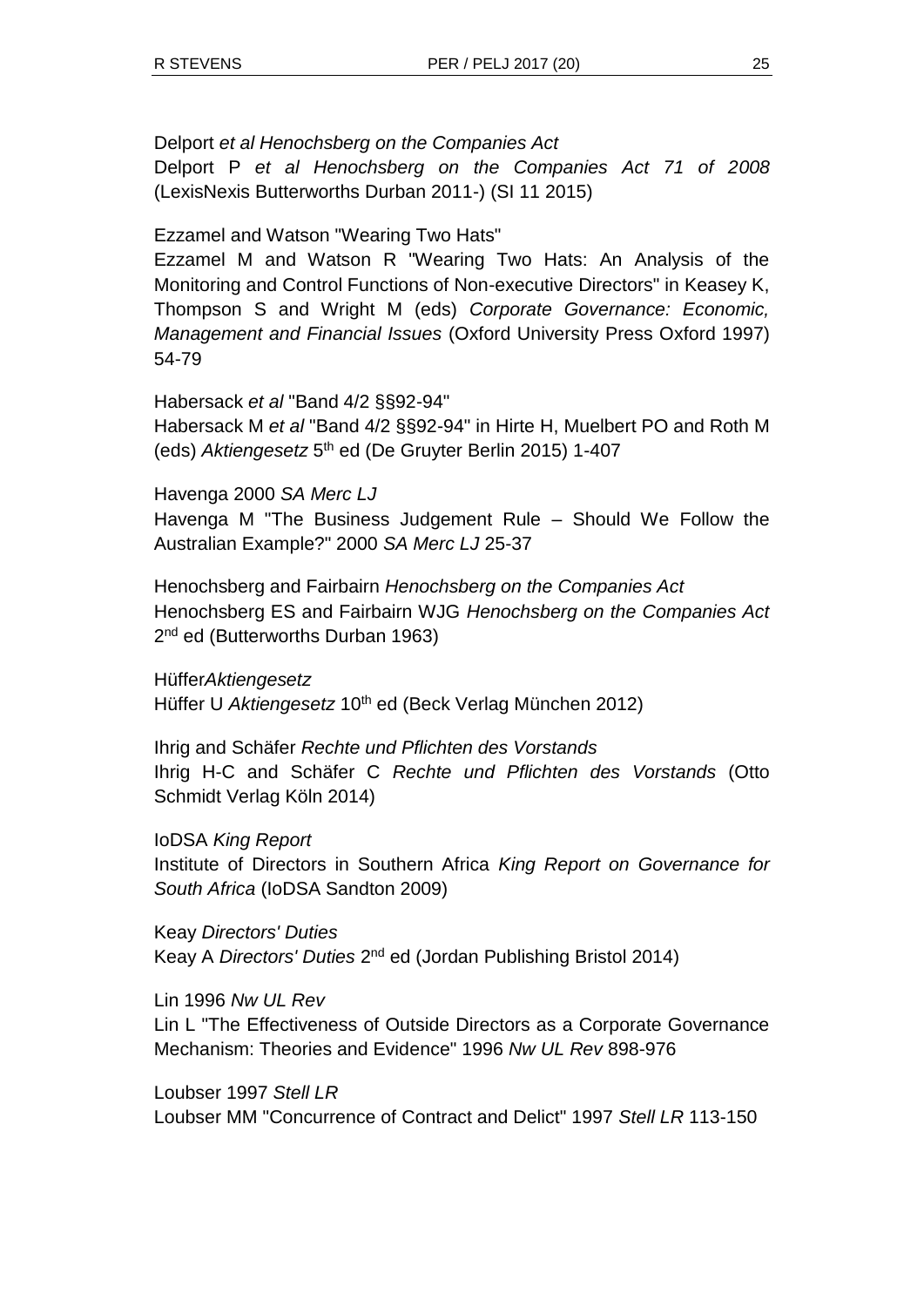Loubser and Midgley *Law of Delict in South Africa* Loubser M and Midgley R (eds) et al The Law of Delict in South Africa 2<sup>nd</sup> ed (Oxford University Press Cape Town 2012)

Midgley and Van der Walt "Delict"

Midgley JR and Van der Walt JC "Delict" in Joubert WA (ed) *The Law of*  South Africa 2<sup>nd</sup> ed (LexisNexis Butterworths Durban 2005) Vol 8(1)

Naude *Regsposisie van die Maatskappydirekteur* Naude SJ *Die Regsposisie van die Maatskappydirekteur, met Besondere Verwysing na die Interne Maatskappyverband* (Butterworths Durban 1970)

Spindler "§93 Sorgfaltspflicht und Verantwortlichkeit der Vorstandmitglieder"

Spindler G ""§93 Sorgfaltspflicht und Verantwortlichkeit der Vorstandmitglieder " in Götte W and Habersack M (eds) *Muenchener*  Kommentar zum Aktiengesetz 3<sup>rd</sup> ed (Beck Verlag München 2008) 536-629

Wellhöfer, Peltzer and Müller *Die Haftung von Vorstand Aufsichtsrat Wirtschaftsprüfer* 

Wellhöfer W, Peltzer M and Müller W *Die Haftung von Vorstand Aufsichtsrat Wirtschaftsprüfer mit GmbH-Geschäftsführer* (Beck Verlag München 2008)

# **Case law**

# *Australia*

*Daniels v Anderson* 1995 16 ACSR 607

# *England*

*Dorchester Finance Co Ltd v Stebbings* 1989 BCLC 498 (Chancery Division)

*Equitable Life Assurance Society v Bowley* 2004 1 BCLC 180; 2003 EWHC 2263 (Comm)

*In Re Brazilian Rubber Plantations and Estates, Limited* 1911 1 Ch 425

*In Re City Equitable Fire Insurance Company Limited* 1925 Ch 407

*Re Cardiff Savings Bank* 1892 2 Ch 100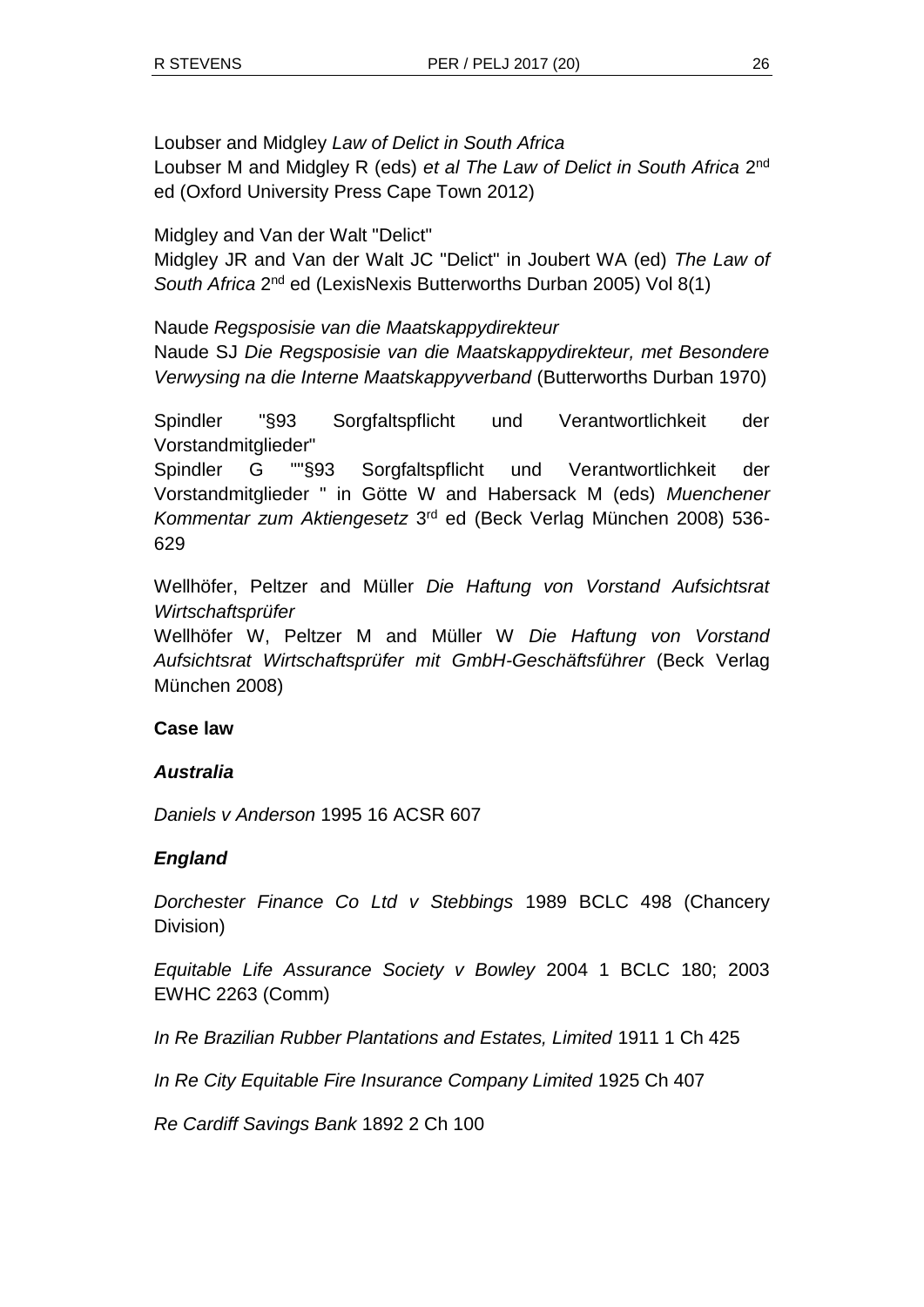*Re Denham & Co* 1884 25 Ch 752

### *Germany*

BGH 21.4. 1997 II ZR 175/95

### *South Africa*

*Barlows Manufacturing Co Ltd v RN Barrie (Pty) Ltd* 1990 4 SA 608 (C)

*Cohen v Segal* 1970 3 SA 702 (W)

*Fisheries Development Corporation of South Africa Ltd v Jorgensen* 1980 4 SA 156 (W)

*Holtzhausen v ABSA Bank Ltd* 2005 2 All SA 560 (SCA)

*Lillicrap, Wassenaar and Partners v Pilkington Brothers SA (Pty) Ltd* 1985 1 SA 475 (A)

*Pinshaw v Nexus Securities (Pty) Ltd* 2002 2 SA 510 (C)

### **Legislation**

## *Australia*

*Corporations Act*, 2001

### *England*

*Companies Act*, 1926

*Companies Act*, 1948

*Companies Act*, 2006

### *Germany*

*Aktiengesetz*

*Gesetz betreffend die Gellschaften mit beschränkter Haftung*

### *South Africa*

*Companies Act* 61 of 1973